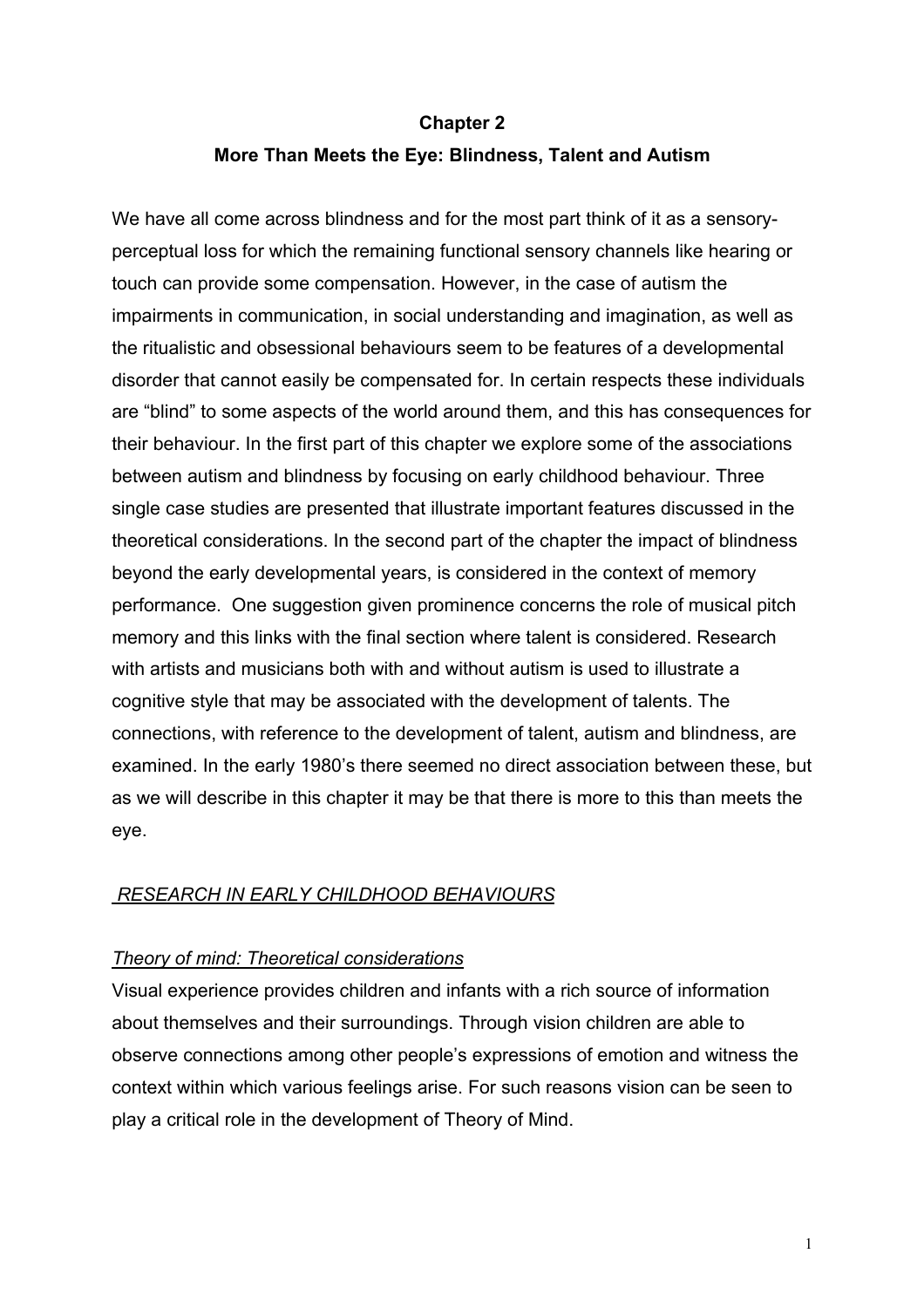Theory of Mind refers to the "every day" ability to understand other people's beliefs, thoughts and desires in order to explain and predict their behaviour. With the ability to infer mental states, like the true and false beliefs of one-self and others, children become more capable of participating in a wide range of conversational and social interactions. Many studies now indicate that in almost all normally developing children theory of mind develops by the age 4-5 (Perner, Leekam & Wimmer, 1987).

With his modular account of mind Baron-Cohen (1995) has argued that the monitoring of others eye direction and subsequent integration of this with a "shared visual attention mechanism" plays a key role in establishing a Theory of Mind module in the developing infant. Similarly, in the "theory-theory" account originally offered by Meltzoff & Gopnik (1993), visual imitation provides the starting point for Theory of Mind development, requiring the child to map the seen movements of others onto the felt movements of self in order to produce an imitation. Furthermore, Hobson (1993) described foundations of Theory of Mind and interpersonal understanding in terms of a child taking part in triadic interactions, mainly visually based. Through joint attention behaviours (i.e. gaze monitoring, following points and producing protodeclarative points) that involve the child, an object or event and another person, the child is able to comprehend the attitude of the other person towards the object. These joint attention behaviours, that involve triadic co-ordination or sharing of attention, emerge in typical development between 6 and 12 months (Leekam & Moore, 2001) and are usually carried out in the visual modality (Hobson, 1993).

Significantly, disruption of joint attention behaviours has been given a central role in autism. More specifically, typical disturbances in social and communicative development seen in autism has been linked with impairment of Theory of Mind abilities, which is seen as the core deficit in autism (Happé, 1993). It is not surprising then that children who are autistic have consistently been found to perform poorly on so-called false belief tasks (e.g. Baron-Cohen, Lesly & Frith, 1985). Such tasks specifically require children to use their ability to infer mental states in order to predict other people's behaviours and beliefs.

Hobson (1993) was amongst the first to suggest a functional overlap in the developmental psychopathology of children who are congenitally blind and children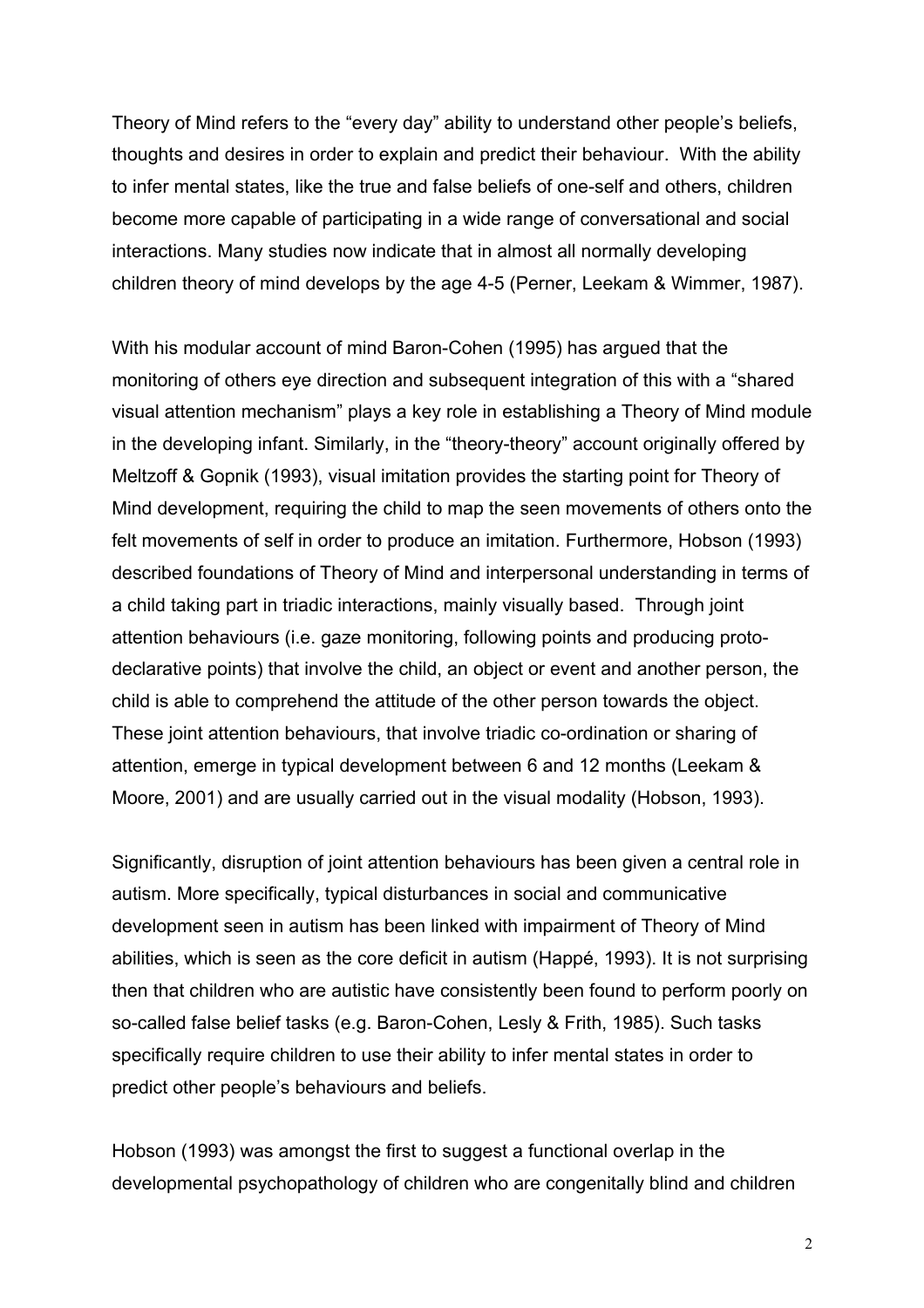who are autistic. In the case of children who are blind this is likely to be associated with the fact that without vision (and joint attention) they are denied the chance to associate emotional and mental states with their behavioural correlates. Brown, Hobson, Lee and Stevenson (1997) found that a lower ability group of children with visual impairment (verbal IQ<70) could not be distinguished from children with autism by their scores on checklists of autistic-like behaviours whereas a higher ability group (verbal IQ>70) showed a higher level of these behaviours than normally developing children. Similarly, some children with profound congenital visual impairment (and no other impairments) have been found to have problems with false belief tasks at chronological and verbal mental ages older than 4 years therefore demonstrating a delay in Theory of Mind development (Peterson, Peterson & Webb, 2000; Green, Pring & Swettenham, 2003;).

Indeed, some children with profound visual impairment have been found to resemble sighted children who are autistic in various aspects. The similarities include abnormalities in social-communicative competence ( Fraiberg, 1977), difficulty in emotional expressiveness and emotional recognition (Minter, Hobson & Pring, 1991; Rogers & Puchalski, 1986), a characteristic pattern in use of creative symbolic play and language (e.g. echolalia and pronoun reversal) (Andersen, Dunlea & Kekelis, 1984), mannerisms and stereotypical ritualistic behaviour (Chess, 1971) and impairments in cognitive abilities such as abstract thinking (Wills, 1981).

#### *The development of social cognition in children who are blind*

Sarah Cupples (now Green) as a postgraduate student of Pring and Swettenham's adopted the approach taken by Hobson (1993). Children with profound visual impairment were presented with standard false-belief tasks, such as the Sally-Anne Task (Wimmer & Perner, 1983), Containers Task and Boxes Task (Minter et al., 1998), as well as other tasks assessing the understanding of more advanced tests of Theory of Mind (e.g. Strange Stories Task by Happé, 1994; also see Pring, Dewart & Brockbank, 1999). These tasks involve second-order false-belief understanding, such as "I know that you know that I am not telling the truth" as well as the understanding of sarcasm and irony. Overall Cupples/Green's research (2001) supported of Hobson's findings that children without vision appear to be at a significant disadvantage in understanding Theory of Mind, even when they are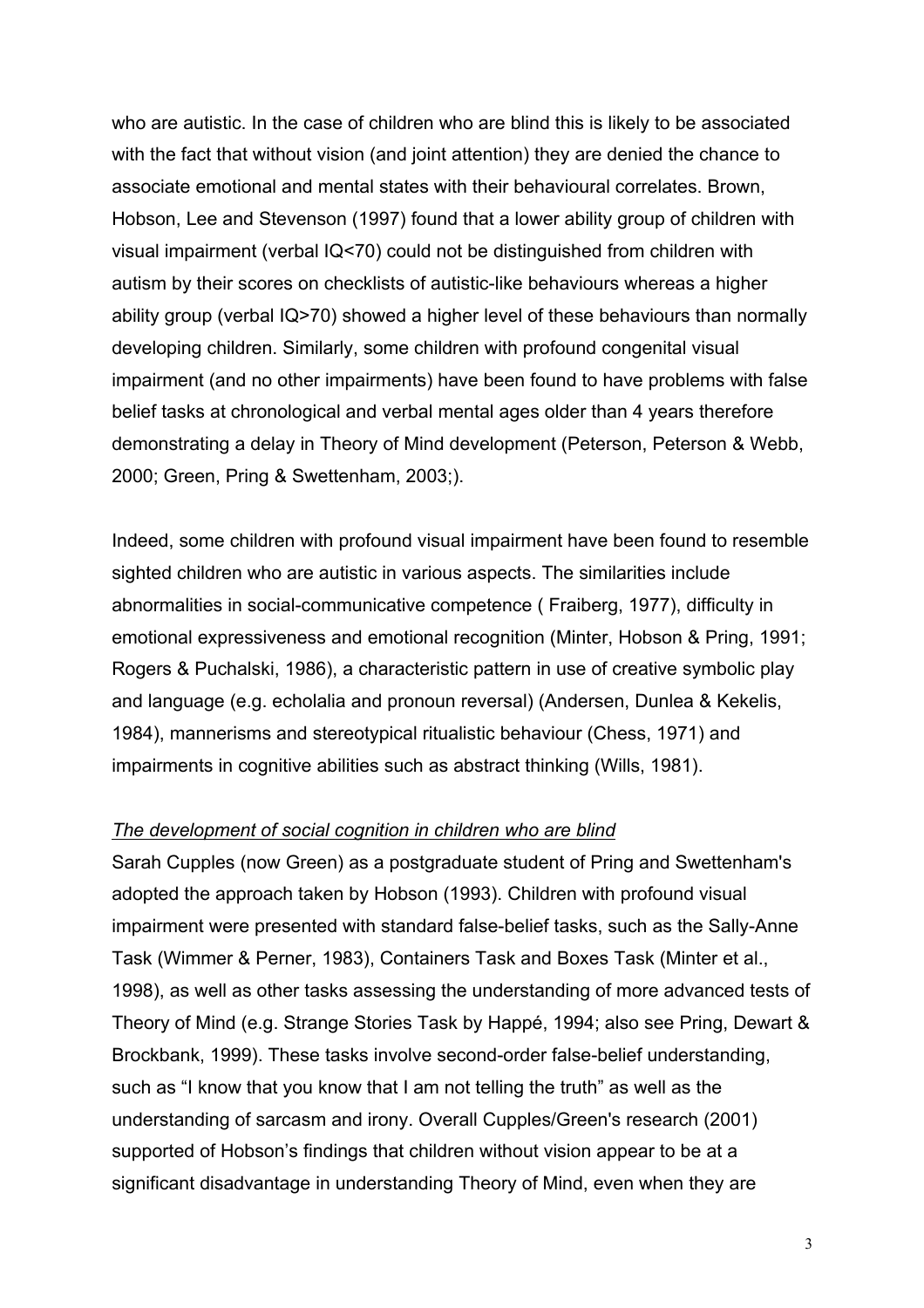several years older than their sighted counterparts. On the other hand, even though the majority of children who are blind experience difficulties with false belief understanding and more advanced aspects of social cognition (Cupples, Pring and Swettenham, 1999; Minter et al., 1998) Cupples et al. observed that some children without vision show little or no difficulty at all in this area. More interestingly, those children with profound visual impairment who pass first-order false belief tasks have been found to be no different from sighted children in their performance on secondorder false beliefs (Cupples et al., 1999). It seems that once children who are visually impaired understood first-order false beliefs, their advanced understanding seems to "catch up" with that of sighted children. On some occasions however, a more profound deficit can be observed and such children will not be able to make up for this deficit (Cupples et al., 1999). Researchers in the area (e.g. Brown et al. 1997; Hobson, Lee & Brown,1999; Cupples et al., 1999) agree that it is likely that verbal ability plays a very significant role in this process and subsequent outcome.

## *Three case studies - Katy, Robert and John*

Some of the characteristics described above can perhaps best be illustrated by referring to individual case studies. The data was originally collected by Cupples and we present our interpretation of it below.

The three children described here were chosen because they exemplified 3 different ways in which Theory of Mind development may proceed in children with congenital and total sight loss. They were matched by chronological and mental age, which in all three children was within normal range (as assessed by WISC-R, 1976 and WPPSI, 1967). The children were assessed on two occasions with approximately a year in between.

Katy was first assessed at 6 years and 8 months and was 7 years and 11 months at the time of the second session. Her visual impairment is the result of Leber's Amaurosis, a congenital retinal disorder (Good, 1993). Katy had been in a mainstream school setting since pre-school. Her verbal skills were extremely good (IQ=145) and she showed a consistently high ability pattern across the five WISC-R verbal sub-tests (see Table 2.1). Katy was responsive and chatty during the testing sessions and told the researcher that she enjoyed activities such as playing 'schools'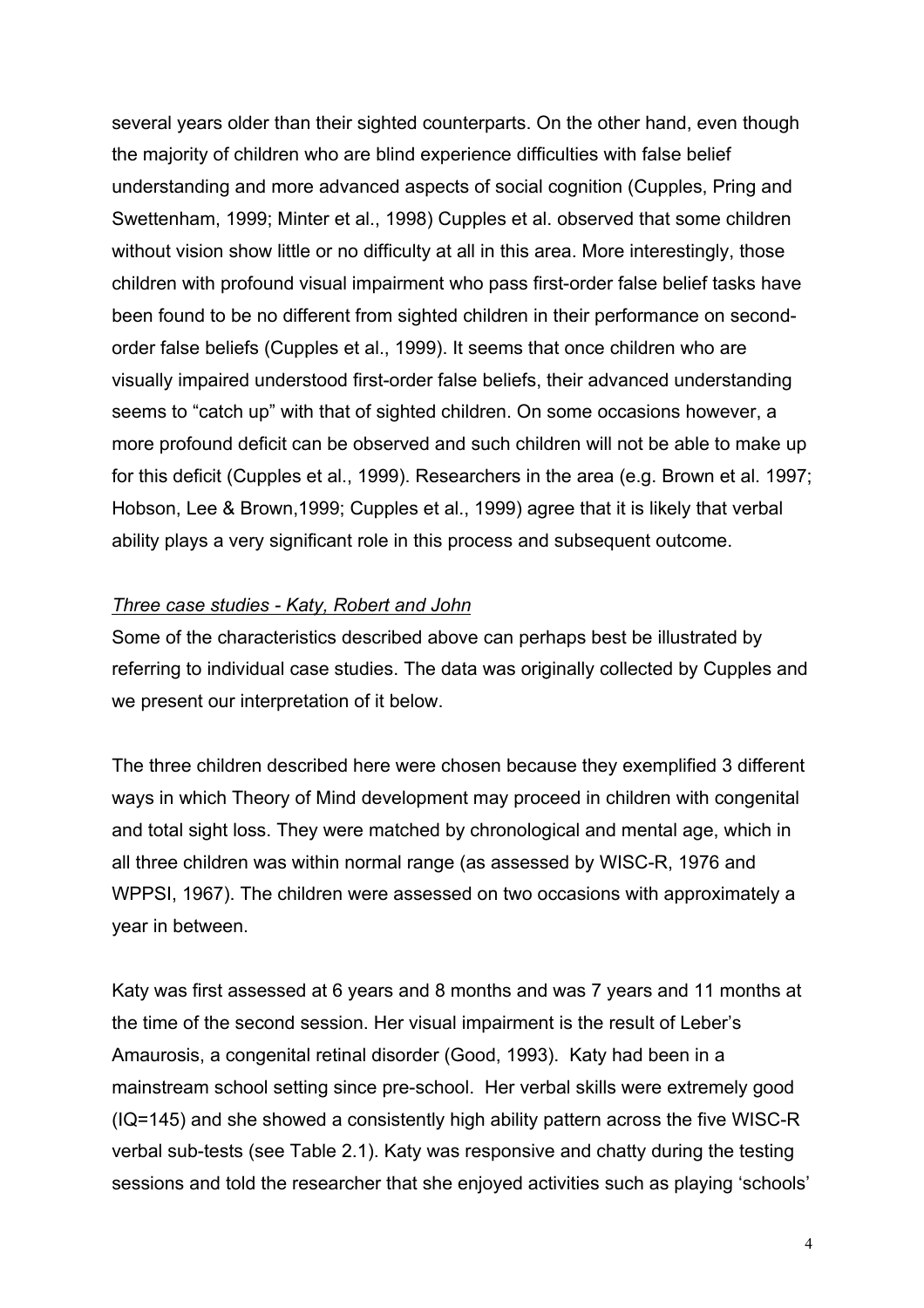with her friends, playing hide and seek, making collages and pictures and sometimes pretending to be other people.

The youngest of the children, Robert was first assessed at the age of 6 years and 6 months and was 7 years and 9 months at the time of the second session. His visual impairment is a result of an inherited syndrome called Norrie's Dissease (Webster & Roe, 1998). Robert, like Katy, attended a mainstream school at the time of the testing. His verbal IQ was found to fall within a normal range (IQ=90) even though there were some inconsistencies in his verbal ability, with relative weakness on the Information and Comprehension sub-tests but strength on the Vocabulary sub-tests (WPPSI, 1967). At an informal interview Robert proved to be very good at imitating voices and said that he liked using cassette machines and making his friends laugh by telling them jokes. He also reported that he never pretended to be another person because he did not "have any favourite characters".

The oldest of the children, John, was 8 years and 1 month at the time of the first session and was 9 years old at the second session. His visual impairment was congenital but without a specific diagnosis. He attended a mainstream school at the time of the testing and even though his verbal IQ was within a normal range (IQ=95) he showed an inconsistent pattern of verbal abilities with relative strength on Digit Span and weakness on Comprehension (WISC-R, 1976). John told the researcher that he likes playing on his computer and brailler and making Lego/Duplo models with his friends but that he never engaged in pretend play.

## Place Table 2.1 about here

The three children were initially assessed on first-order false belief tasks (i.e. Sally-Anne Task, Containers Task and Boxes Task) and some advanced Theory of Mind tasks (a modified version of Strange Stories Task by Happé, 1994). Based on tasks devised by Baron-Cohen (1989), they were additionally assessed on second-order Theory of Mind understanding. Finally we (Cupples, Pring, Swettenham & Tadic) examined the relationship between performance on assessments of Theory of Mind development and everyday social skills. We were interested to find out what patterns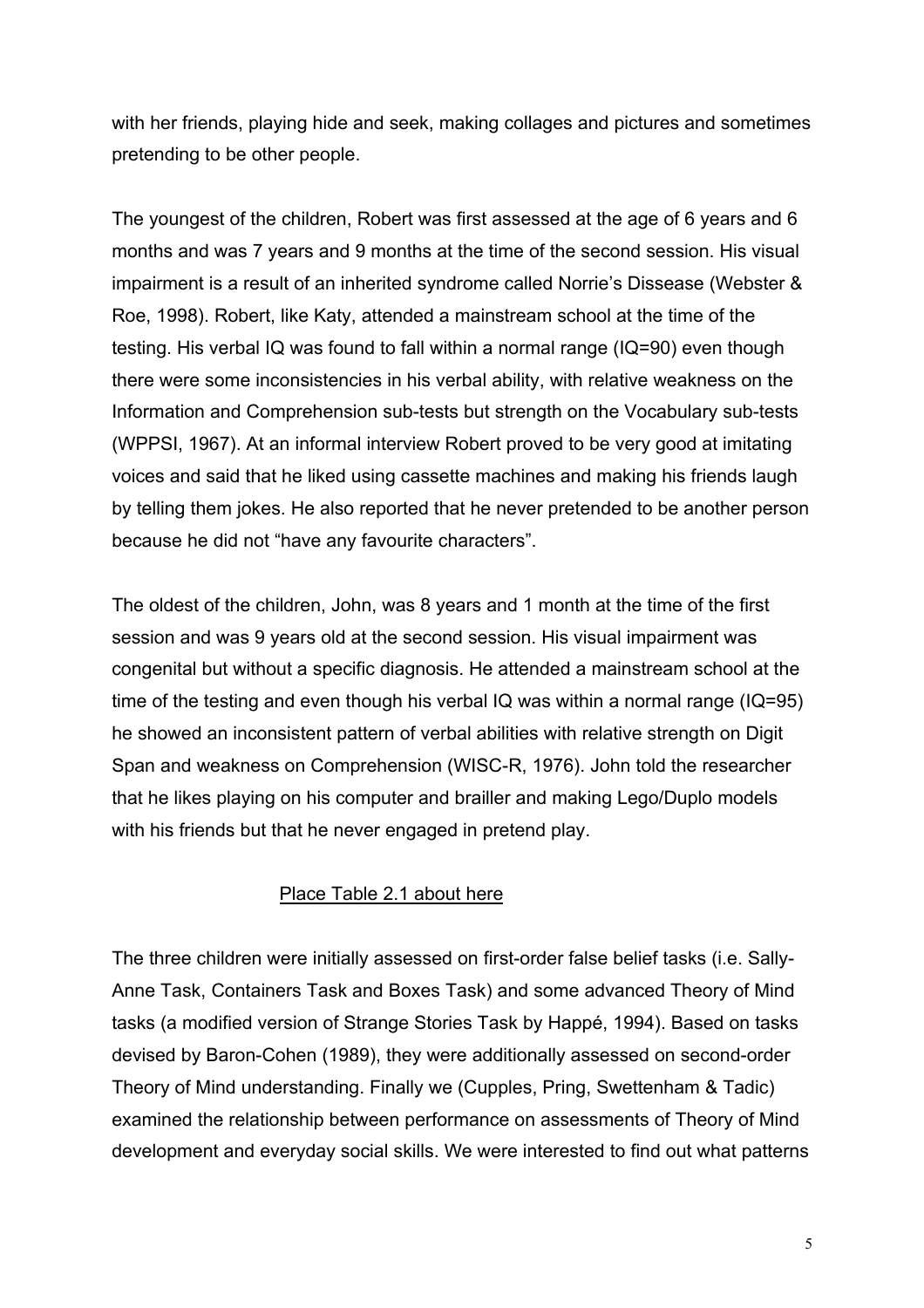of 'real life' social competence could be found in children who are congenitally blind, regardless of their performance on standard Theory of Mind assessments.

Katy, Robert and John clearly exhibited a different pattern of performance on standardized assessments of Theory of Mind understanding as illustrated in Table 2.2. Katy showed extremely good understanding of Theory of Mind overall. Her performance on the assessment of false belief of first and second order is in line with the performance of sighted children of the same age (Cupples et al. 1999). Robert on the other hand showed a clear initial delay in Theory of Mind development relative to his verbal and mental age and the sighted pattern of development but over a period of 15 months had shown a dramatic improvement passing the first and second-order false belief tasks. John however showed an inconsistent pattern in Theory of Mind development in that he showed some understanding of first-order false belief tasks initially but failed to pass the Theory of Mind tasks overall when assessed again 11 months later, suggesting a longer-term delay in this area of development.

## Place Table 2.2 about here

The heterogeneity in development illustrated here confirms earlier findings that while some children with profound sight loss show good understanding of Theory of Mind, as shown in a false-belief paradigm, some children who are blind experience a delay and some even a regression in this area of development (Cupples, et al. 1999). This picture is in line with Fraiberg (1977) and many other clinicians who feel that children who are profoundly visually impaired are more heterogeneous in their developmental patterns than other groups of children with and without impairments. This may be related to the special role of the development of language in such children.

We suggest that the patterns in Theory of Mind development seen in our study may in turn reflect the patterns in language development in children who are blind. Indeed the development of Theory of Mind has been closely linked to language development, the implicit understanding being that a child's developing knowledge and appreciation of their own and other's mental states must be facilitated by language (Baron-Cohen, Tager-Flusberg & Cohen, 1993). A relationship between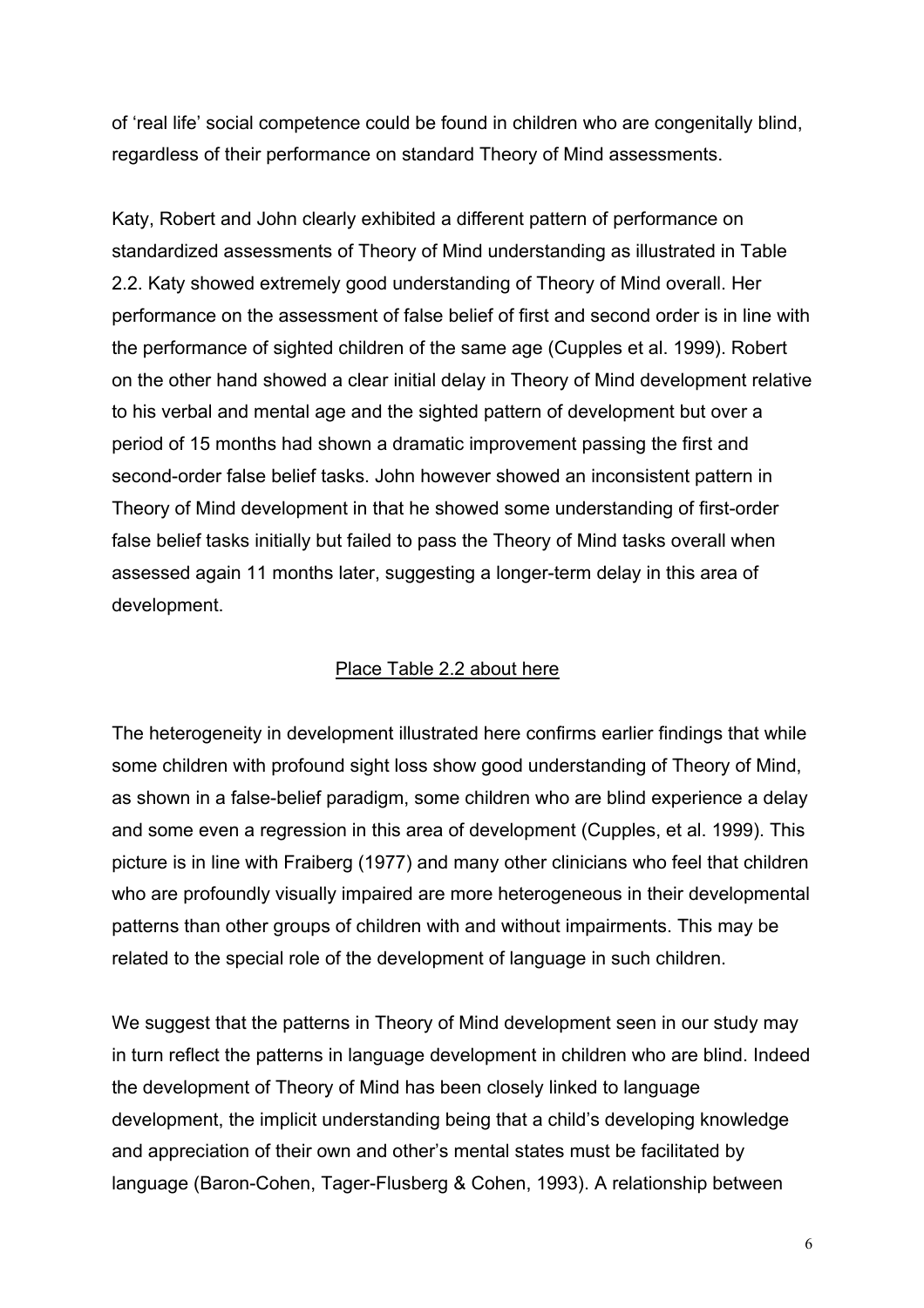verbal IQ and Theory of Mind ability has already been observed in children with autism in whom language competence was found to make a significant, positive impact on their performance of Theory of Mind tasks (Happé, 1995). Can the performance of the children described here shed light on these issues?

Even though all three children had a verbal IQ within a normal range Katy, who showed a very good overall understanding of Theory of Mind, had a particularly high verbal IQ. More specifically, her verbal mental age at the time when she was 6 years and 8 months old was 9 years and 8 months (154 on the Williams scale). It seems plausible to suggest that such high verbal ability may have helped Katy pass false belief and advanced Theory of Mind tasks all along. But what about children like Robert and John?

A number of developmental studies have shown that there are deviations and delays in language development and vocabulary acquisition in children who are blind (e.g. Andersen, Dunlea & Kekelis, 1984; Landau & Gleitman, 1985). These deviations and delays may be a consequence of a parent/child communication style where attention in a child without vision cannot be caught and directed by eye-contact, leading to a more restricted and less rich language input (Andersen et al., 1984). However, it seems that this can, in the long run be overcome and during the school years the language of children who are blind "catches up" (Landau & Gleitman, 1985). Once a child with profound visual impairment achieves a certain competence in verbal ability they make a big leap in their social cognitive development. This might explain the initial delay in Theory of Mind development in children like Robert at the age when he was first tested.

However, the question remains why some children fail to progress, and in John's case, even regress in this area of development. Some clinicians (e.g. Dale & Sonksen, 2002) describe a phenomenon of serious developmental disruption or "setback" which seems to occur between 15 and 27 months of age. One explanation for the setback occurring in the children with profound visual impairment is the notion of a sensitive or critical period of brain development in the first to second year of life that is dependent on the visual experience that would be expected at this age (see Dale & Sonksen, 2002). Another explanation is that development had not been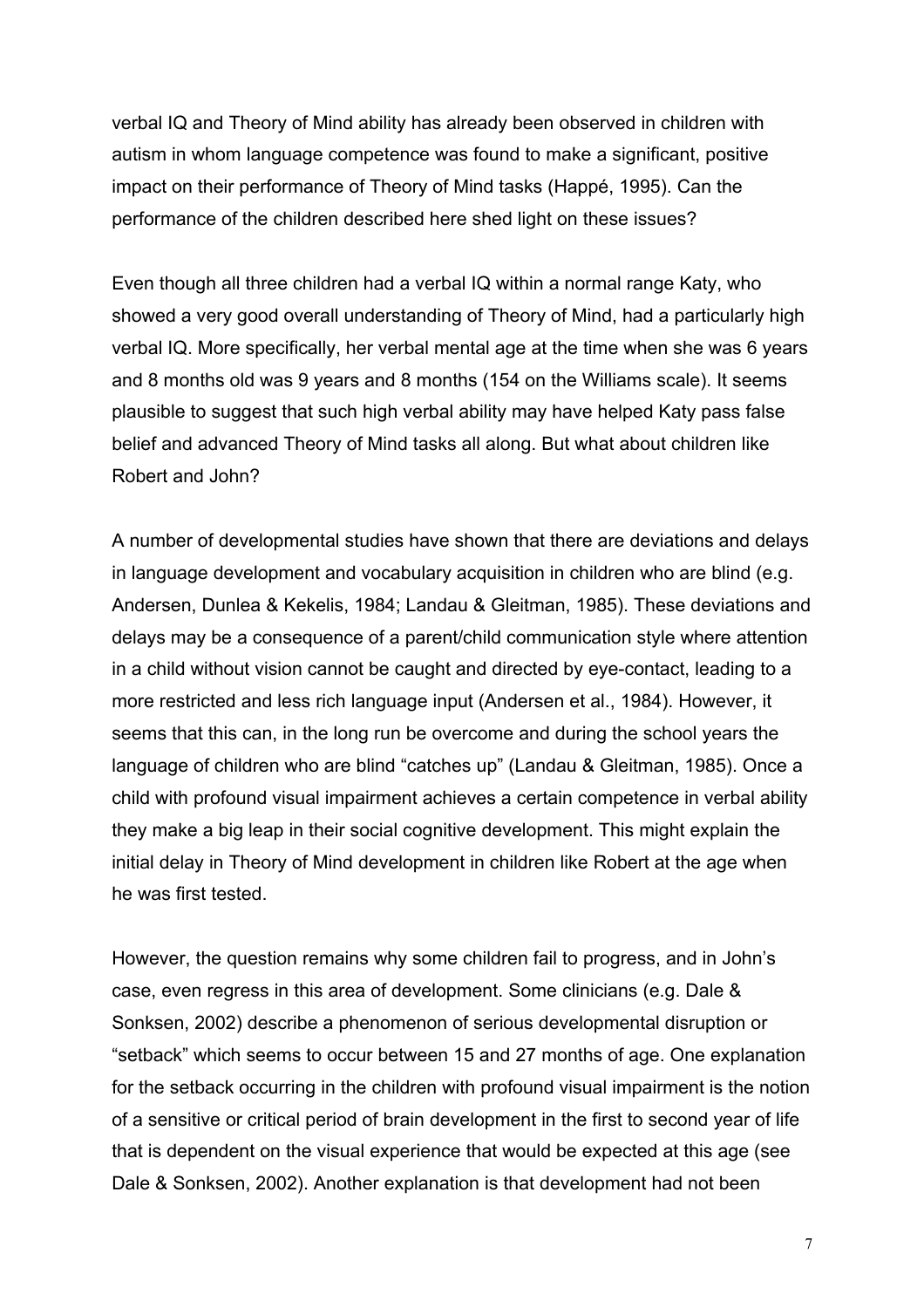"normal" before the setback but that a change seems more apparent in older children because the tests and batteries assessing social and cognitive abilities may detect such changes better at this age.

## *Testing everyday social competence*

To explore "real life" social competence, we adapted the approach taken by Frith, Happé and Siddons (1994). Everyday social skills and adaptation were assessed through the reports of caregivers (i.e. teacher and/or LSA) using the Vineland Adaptive Behaviour Scales - VABS (Sparrow, Balla & Cichetti, 1984) and Active and Interactive Sociability Items (devised by Frith et al., 1994). The children's "personal and social sufficiency" (Sparrow et al., 1984) was assessed on three out of nine subdomains of behaviour measured by VABS namely: communication, social coping skills and interpersonal relationships. The additional items on Active and Interactive sociability adapted from Frith et al. were used to assess behaviours that could be performed with (Interactive) and without (Active) ability to "mentalize". Some of these items were of particular interest because of their possible connection to underlying Theory of Mind ability. For instance, social coping skills involve behaviours such as apologizing for mistakes and responding appropriately to meeting strangers, both of which require an awareness of other people's thoughts and feelings. Similarly, interpersonal relationships such as having friends and showing thoughtfulness in gifts also show awareness of other people's feelings and ideas.

In their study with 24 children with autism Frith et al. (1994) found a relationship between performance on false belief tasks and the scores on the VABS and interactive sociability. More specifically, those children with autism who passed firstorder Theory of Mind had higher scores on VABS communication domain and Interactive Sociability items than those who failed the tasks, notably our research yielded the same pattern. Katy, who showed extremely good performance on Theory of mind assessment, received higher scores on Expressive Communication (VABS) and Interactive Sociability than Robert and John whose Theory of mind understanding was delayed (see Table 2.2 and Table 2.3).

## Place Table 2.3 about here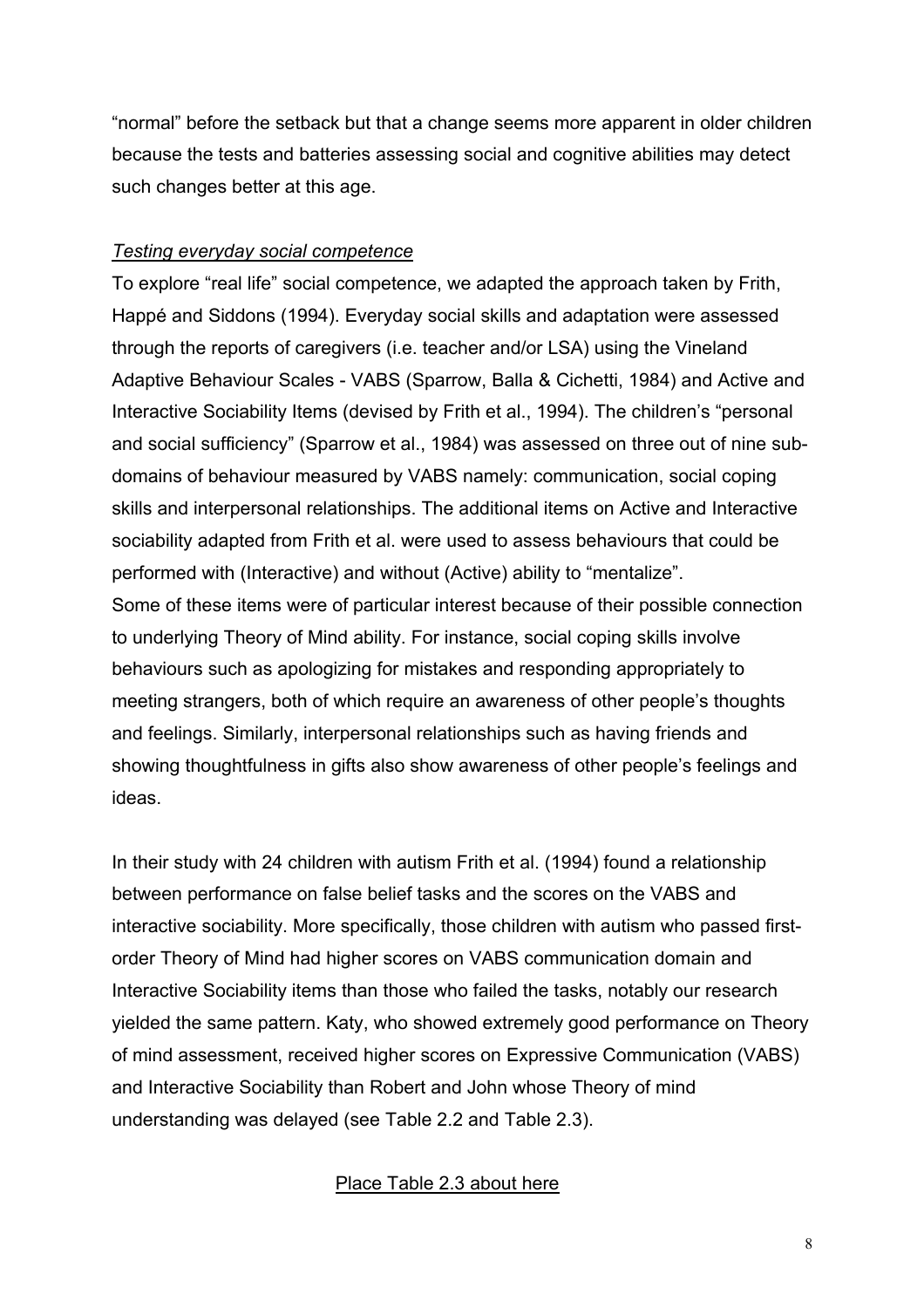However, on certain VABS items all three children, regardless of their IQ and Theory of Mind ability showed unusual and perhaps limited social competence skills. All three were reported to have less than adequate social coping skills as assessed by VABS. Furthermore, all scored in the low range on the assessment of Active and Interactive sociability (Table 2.3). In addition, the Active sociability scores in this group were lower than the mean score gained by two groups of children with autism (those who passed and those who did not pass Theory of Mind tasks) studied by Frith and colleagues. We speculate that one explanation for this discrepancy is that specific Active sociability items may assess behaviours that are likely to be particularly affected by lack of vision, in particular sharing of toys, initiating social contact and showing appropriate table manners. Nevertheless the low scores were somewhat surprising and provide some insight into the way the parents and caregivers viewed the children (e.g. Robert's parents refer to his behaviour as 'being a bit of a handful').

The pattern of findings seen here reiterates the association between autism and blindness and ability level. Brown et al. (1997), for example, found that the children who were blind and obtained low IQ scores showed a tendency to score higher on the Childhood Autism Rating Scale - CARS (Schopler, Reichler & Renner, 1988) than those with high IQ scores, indicating a link between low mental ability and autistic-like features in children who are congenitally blind. Even though Katy, Robert and John were within the normal IQ range and none of the children were assessed for autistic-like features per se, some aspects of their everyday social skills bear resemblance to behaviours exhibited by children who are on the autistic spectrum. This is particularly true in the case of John whose assessments of both Theory of Mind understanding and everyday social competence were at a low level. John's difficulty in concentrating may have had an adverse effects on his false-belief task performance. Nevertheless, even though his real life social competence is better than his scores on Theory of Mind tasks, it still falls below the range expected for the sighted children and closely resembles that of children with autism who can master the first-order false belief. Similarly, in the case of Robert, catching up on delayed Theory of Mind development does not seem to lead to improvement in everyday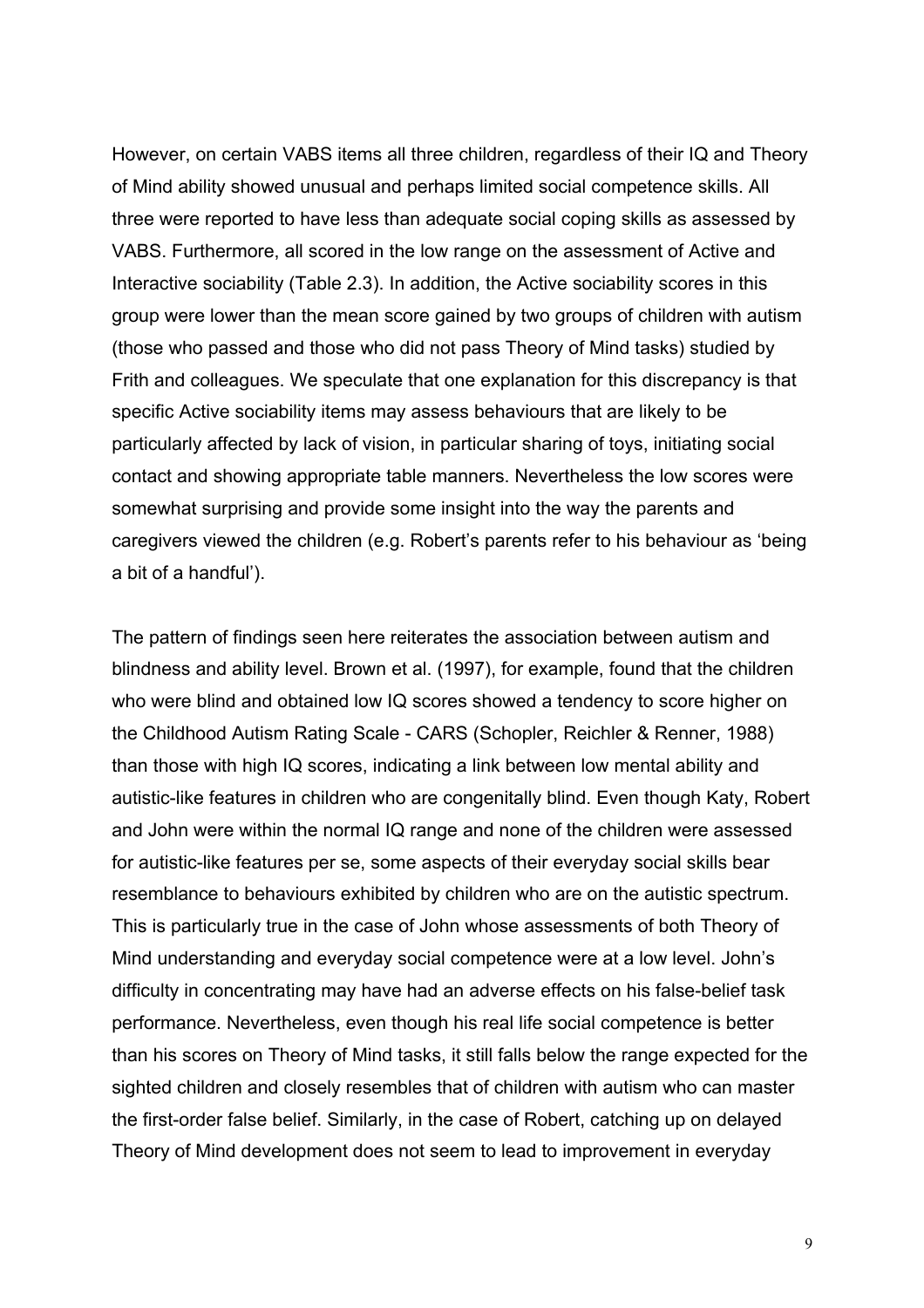skills and on the contrary, his social competence seems to be on a level with children who are autistic.

In many respects Robert and John resemble sighted children who are autistic. But if we are to draw comparison between autism and blindness based on these three cases where does Katie fit in? Katy certainly provides a singular example of a very bright child with profound visual impairments. She has a robust understanding of Theory of Mind, at an equivalent level to that of older sighted children. Looking at her real life social competence we observed earlier that some of her scores (i.e. Active Sociability and Social Coping) bore a resemblance to the scores of sighted children with autism studied by Frith et al. However, we think that a more rigorous assessment developed with children who do not have access to vision is essential in this regard. If a child that is blind resembles a child with autism on a measure not specifically devised with sightedness as a factor, assessing the cause of the child's performance is subsequently confounded.

### *Screening for autism in children with profound visual impairment*

Research with children who are congenitally and totally blind is challenging and the relative rarity of occurrence contributes to this. Brown, Hobson, Lee and Stevenson (1997) carried out an extensive study with 43 children (24 of whom were children who were congenitally and totally blind) and in order to consider the association with autism. They adopted the Childhood Autism Rating Scale – CARS (15 items) (Schopler et al. 1988) and Behaviours Checklist for Disordered Preschoolers – BCDP (Sherman, Shapiro & Glassman, 1983) as screening instruments focusing on real life social competence.

An interesting comparison can be drawn between their findings and our own (Tadic, Pring & Swettenham). We used a different instrument to screen for autism in a different group of children with congenital visual impariment, namely the Autistic Screening Questionnaire (ASQ) (Rutter, Anderson-Wood, Becket et al.,1999) The ASQ was developed and tested by Rutter and Lord as a reliable screening measure rather than a diagnostic instrument and was based on the current diagnostic criteria for autism. An aim of the test was to fulfil the need of research in which the comparison of autism with other clinical groups (in terms of autistic-like features) was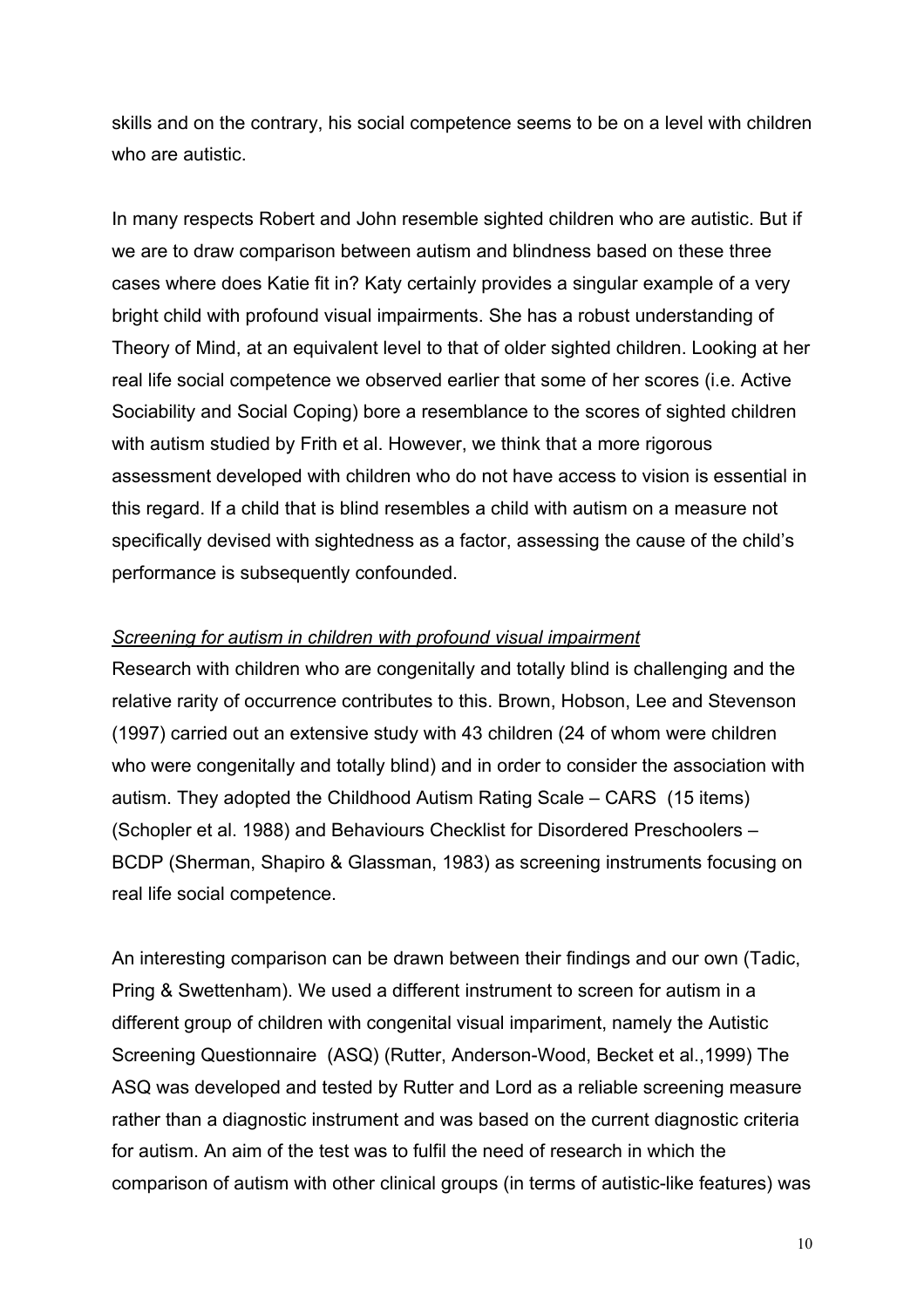desired (Berument, Rutter, Lord, Pickles & Bailey, 1999). It includes 40 items assessing behaviours such as pronoun reversal, eye gaze, compulsions and rituals, unusual attachment to objects, imaginative play, repetitive use of objects, offering to share, etc. According to Rutter et al. a cut-off score of 15 or morer provides the best differentiation of pervasive developmental disorder (PDD) (including autism) from other diagnoses for children age at least 4 years. A much higher cut-off score of 22 or more would be required to separate autism from other PDDs (Rutter et al., 1999; Berument et al.,1999).

In our study the ASQs were completed by the carers (teacher and/or LSA) of 18 children who were congenitally and totally blind. There were a variety of aetiological causes for visual impairment in this group: Leber's Amaurosis (4), Retinopathy of Prematurity (3), Congenital Micropthalmia (4), Retrolental Fibroplasia (1), Congenital Glaucoma (1), Retinal Dysplasia (1), Retinal Detachments (1), Anopthalmia (1) and other unspecified causes (2). The children were between 8-15 years of age (mean age 8.67) with a male to female ratio being 2:1.

Three out of eighteen children (approximately 17 %) in our study received a score of 22 or over (mean score of 27.7) and eleven out of eighteen (61 %) received a score greater than (mean score of 19.55). Even though a score of 22 or over is required to separate autism from other PDDs the percentage of children who can be classified under the PDD (including autism) in this group was striking. This result provides strong and independent support for the findings by Hobson and his team (e.g. Brown et al., 1997; Hobson, Lee & Brown, 1999) who argued that there was a range of "autistic-like" clinical features in children who are congenitally blind. In addition, in our study no clear relationship emerged between the IQ data and severity of autistic features but this is likely to be associated with the smaller sample. Nevertheless, our general conclusion is that in looking at autistic features in our group of children who are congenitally blind a high number met the criteria. Blindness may predispose a child to autistic-like psychopathology.

## *MEMORY IN INDIVIDUALS WITH PROFOUND VISUAL IMPAIRMENTS*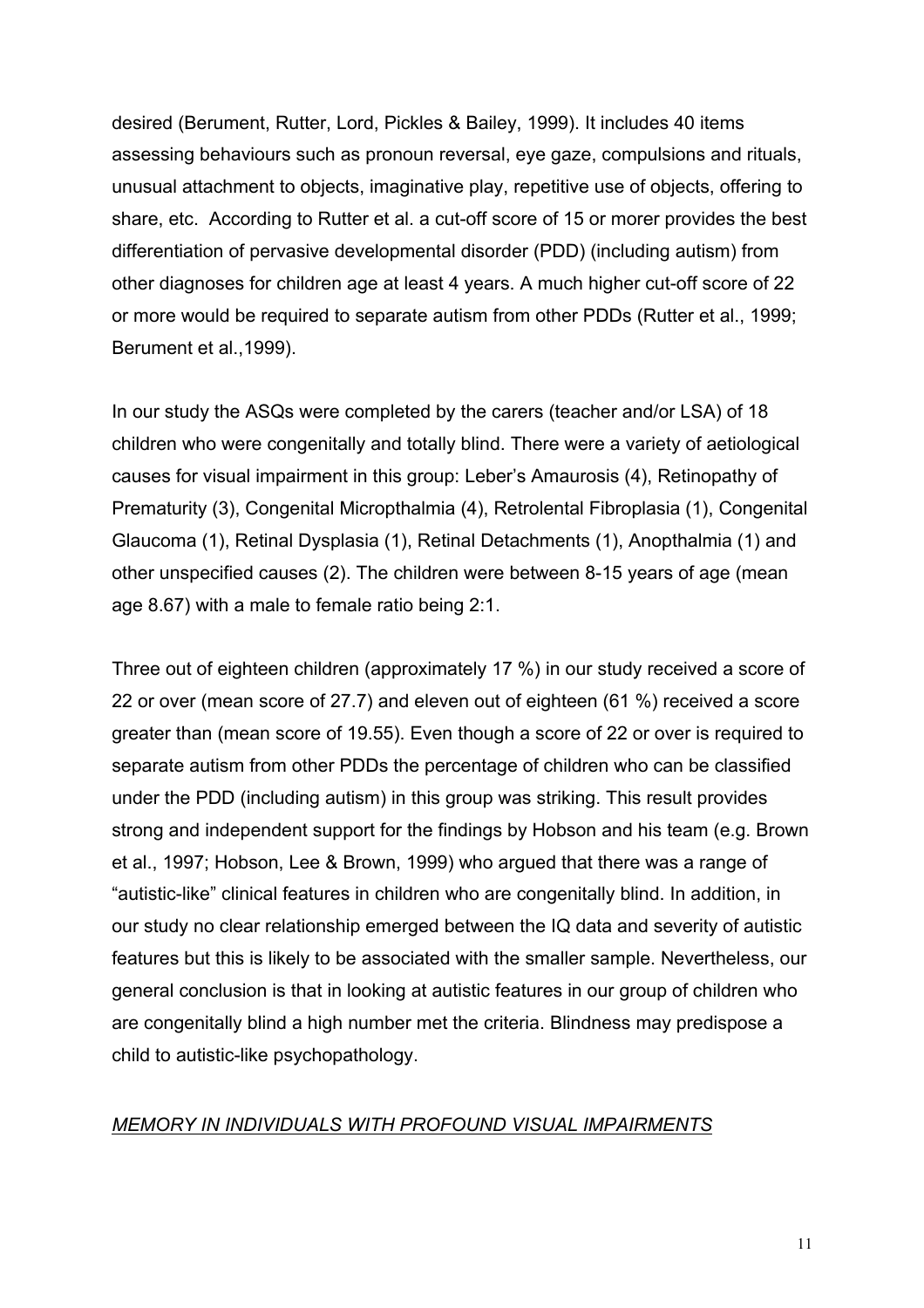We have noted that initial delays in development of a child with profound visual impairment can sometimes be overcome in later years. Nevertheless, without visual experience cognition is likely to retain some specific characteristics. It is interesting to ask whether the later cognitive characteristics of children and adults who were born blind can provide any evidence of such alternative learning strategies. In the next section below we describe attempts to investigate this with school age children and adults with congenital and total blindness and in particular refer to memory processes.

Memory can refer to many different aspects of mental processing including both content and recollection. In this section autobiographical memory studies are described along with memory both in the long and short-term. Additionally, memory for pitch is considered since it links with the following section on talent and exceptional abilities.

## *Autobiographical memory*

 Autobiographical memory is comprised of biographical information and experienced events related to the self. Currently there is agreement on some of the broad cognitive features of this type of memory, in particular that autobiographical memories are mental constructions that very often feature imagery while simultaneously containing abstract personal knowledge (Conway & Pleydell-Pearce, 2000 for a review). Conway and his colleagues have developed a strong theoretical formulation in which retrieval involves access to an autobiographical knowledge base that contains hierarchical layers ranging from conceptual and abstract memories to highly specific details of individual events. These memories have, for most people, a strong (visual) imagery component; giving the memory its sense of immediacy. This central role of visual imagery has been highlighted in both observation and research (Brewer, 1986; Williams, Healey & Ellis, 1999).

Surprisingly little is known about this type of memory in individuals who are born blind and it could be that since visual images have traditionally been viewed as an integral part of remembering the past, visual impairment could have negative consequences on autobiographical memory. But our research ( e.g. Goddard & Pring, 2001) revealed no evidence that visual impairment was associated with a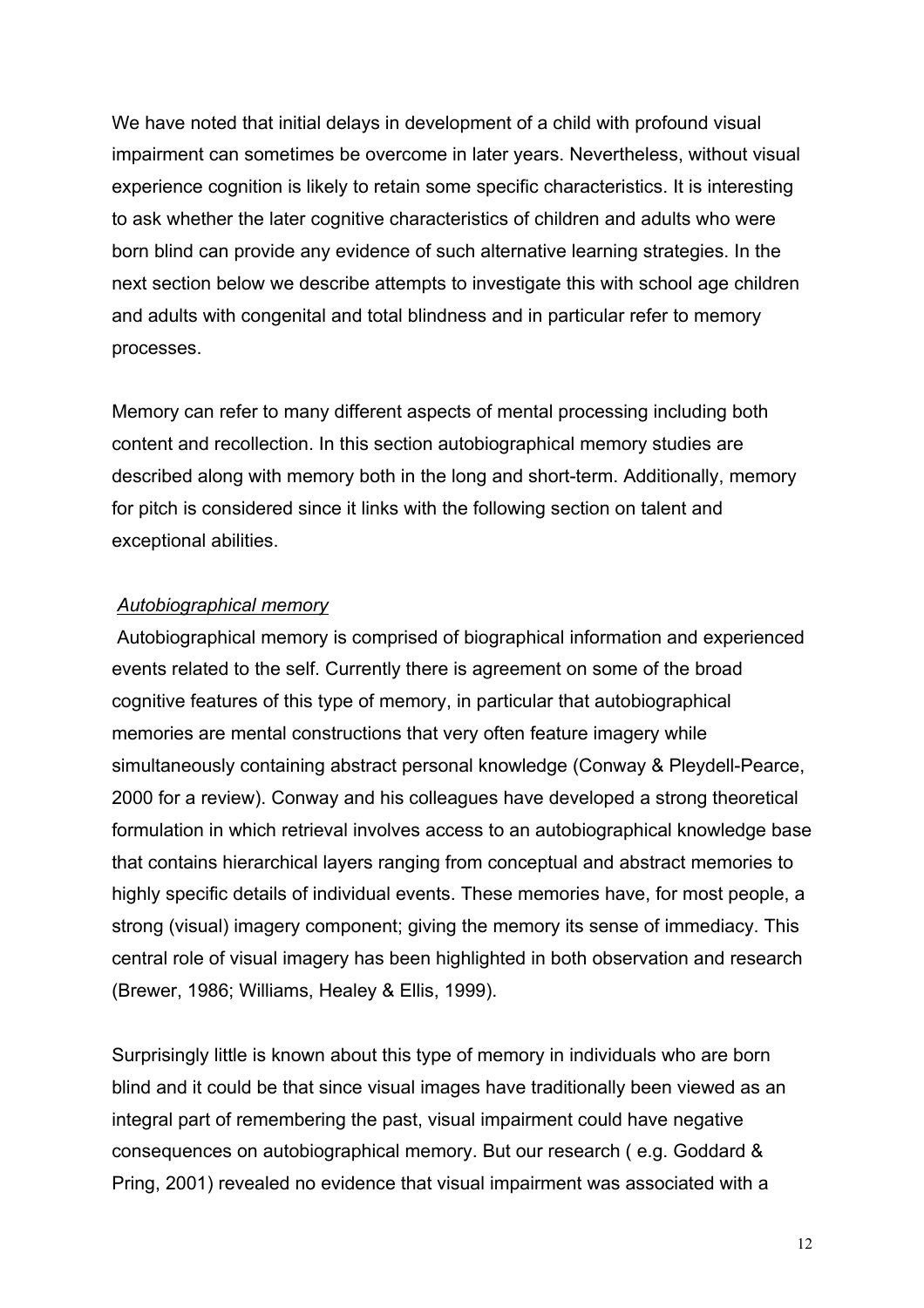deficient access to the past. Instead we found that individuals with total and congenital blindness even demonstrated a memory advantage in personal biographical/semantic memory. This was tested using a fluency task where participants generated names of people (e.g. friends and teachers) associated with different periods in their life. When comparing the mean number of names produced in recall, a standard recency effect emerged; significantly fewer names were recalled from primary school compared to both secondary school and 3 years post school. Critically, participants who were blind showed an advantage over the sighted with an improved ability in recalling names from primary and secondary school. No group differences occurred in the more recent time frame. Of course this advantage, demonstrated by those who were visually impaired, could be due to an exposure effect rather than the effects of visual impairment on memory. It is not uncommon for children with a profound visual impairment to attend boarding school where teachers (and maybe also friends) are likely to have a greater impact on one's life experience. Thus the greater fluency observed in the visually impaired may be associated with a larger pool of possible names upon which to draw, which in turn are better remembered because of their greater emotional significance. Alternatively the advantage observed might be explained with a superior encoding process related to attentional strategies, which in turn could be directly related to a lack of vision and it is this interpretation that is supported by other findings outlined below.

#### *Verbatim, long and short-term recall*

Bartlett wrote in his 1932 book on remembering that in the process of learning we tend to forget the exact material, the learning episode itself, but instead we remember the gist or the overall meaning of the material. It was of some interest then that in some early studies on memory performance we found that children and adults who were blind did not forget their experience in quite the same way as their sighted counterparts. Their recall was remarkably accurate and often exceeded that of sighted individuals. Certainly in terms of short-term memory performance we have known for some time that children with visual impairments perform particularly well on 'digit span' i.e. accurately recalling the order of a string of numbers (e.g. Smits & Mommers, 1978). But we also found that this above average performance extended to many types of material not just number strings. For instance in a study where blind children were asked to listen to a text and make inferences about the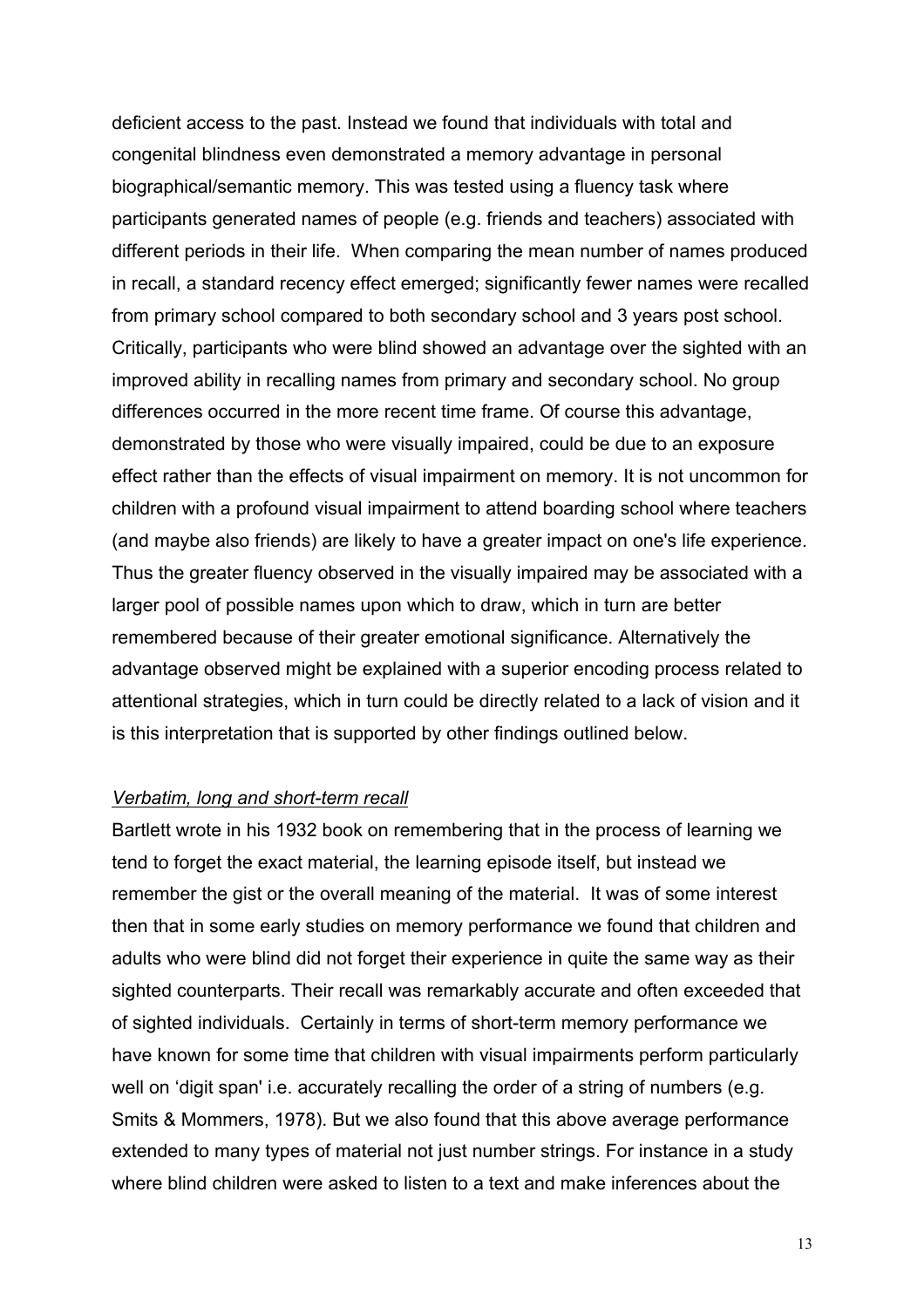material, we found that they recalled the exact wording of sentences they heard (Edmonds & Pring, 1995) significantly better than closely matched sighted control children. Furthermore, adults and children who were born blind had superior recall for random word lists, presented both in Braille and on cassette tape (e.g. Pring, 1988; Pring & Painter, 2002). It was difficult to explain such superior 'verbatim' memory performance. Reference to the increased attention to the remaining channels of input when vision was not available, and the need for an extra or attenuated temporary storage buffer holding the contents of direct sensory experiences which could be 'read-out' later were proposed as explanations.

While it is the case then that in terms of verbatim memory, recall is superior in people with visual impairment, no such superiority has been reported in connection with 'gist' memory; the type of conceptual, long-term memory mentioned by Bartlett. Indeed in our research, there have been a minority of studies where such conceptual or semantically-based memories have been worse than that of the sighted (Pring, 1988; Pring & Painter, 2002). It is likely that differing attentional resource allocations will have both advantages and, under some circumstances, disadvantages.

This general pattern of increased memory performance, particularly for unassociated items has been cited as a significant feature of autism (e.g. Frith 1989). In autism, it has been shown that memory for unassociated items, such as words or colour sequences, is only marginally less accurate than memory for associated items. This is unusual since association generally predicts increased recall accuracy. Frith argues that in the case of autism the 'lack of preference for coherent over incoherent stimuli must be regarded as abnormal' and links it to her belief that in autism, the inability to draw together information so as to derive coherent and meaningful ideas and the failure of the mind to be predisposed to do so, explains the essential features of autism. This theory of autism referred to as 'weak central coherence' has received considerable support (Frith, 1989; Happé , 1999) and is elaborated upon in the context of talent.

## *Sensory memory: Pitch processing*

If it is true that people without vision do have a greater ability to retain sensory experience for longer periods than those who are sighted, then the result should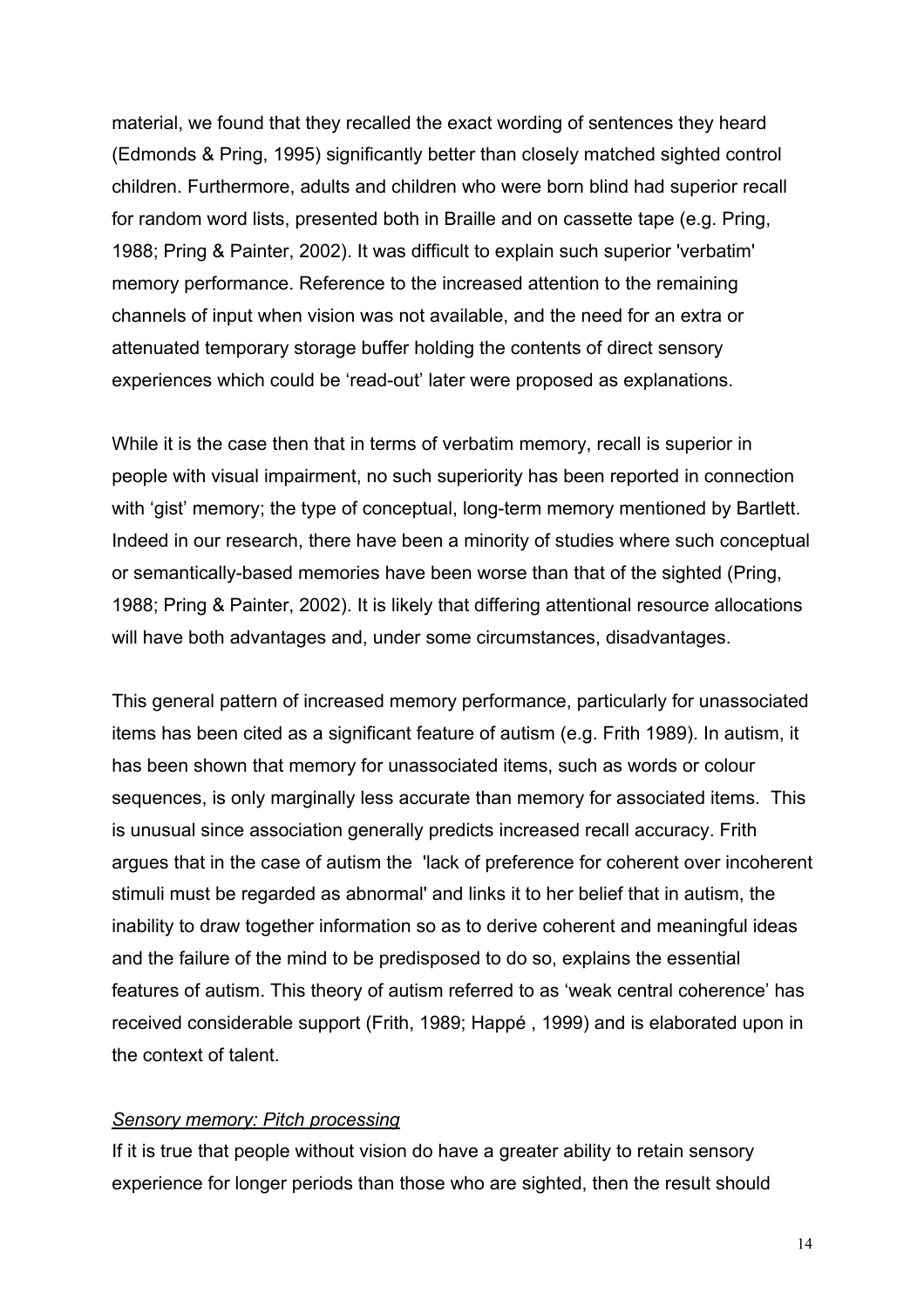extend from verbal material to pure sensory experience. It is hard to test this but in one attempt we prepared a cassette tape where approximately 20 words were presented one at a time and then participants were asked to recall them. But critically, in this study we focussed not on the memory for words but on the pitch of the voice that spoke the words on the tape (i.e. a low pitched man's voice or a higher pitched woman's voice). As predicted, what we found was that the individuals who were blind were significantly better at accurately recalling whether a man or woman had spoken the previously presented words (Pring & Painter, 2002). Their memory for the pitch of the voice speaking the words was clearly retained. It seems that paying increased attention to the available channels of the perceptual world and perhaps retaining that material for longer, has real advantages not least in terms of pitch processing. Indeed, this may help to explain the fact that individuals without sight seem to have a higher occurrence of absolute pitch ability than is normally found in the population (Oakes, 1955). This ability is extremely rare in the general population, estimated to be around 1 in 10,000 (Takeuchi & Hulse, 1993). Remarkably, in our study using the ASQ described earlier we have found that 8 out of 12 parents of blind children asked to comment on talent responded that their children had absolute pitch. This may be one explanation of why piano tuning has historically been a favoured occupation for people with visual difficulties. The nature of absolute pitch and the memory advantages outlined above have consequences for the understanding of both musical processing and exceptional ability. So we turn next to research with groups of individuals with exceptional abilities and ask if a predisposition to develop high level skills could reside both in individuals with autism as well, perhaps, as in blindness.

### TALENT

Research that is concerned with the question of exceptional ability is hampered by the fact that so little is known about the determinants of talent and the conditions for nurturing its manifestation. For example there is an ongoing debate between those who argue in favour of practice as the key to skill acquisition (Ericsson, Krampe & Tesch-Romer, 1993) and those who see basic, possibly inherited, aptitude, as critical (Gagné, 1998). Green and Gilhooly (1992) summarised the cognitive performance of experts in comparison with novices. They mention superior memory performance, more elaborated problem-solving strategies and knowledge structures but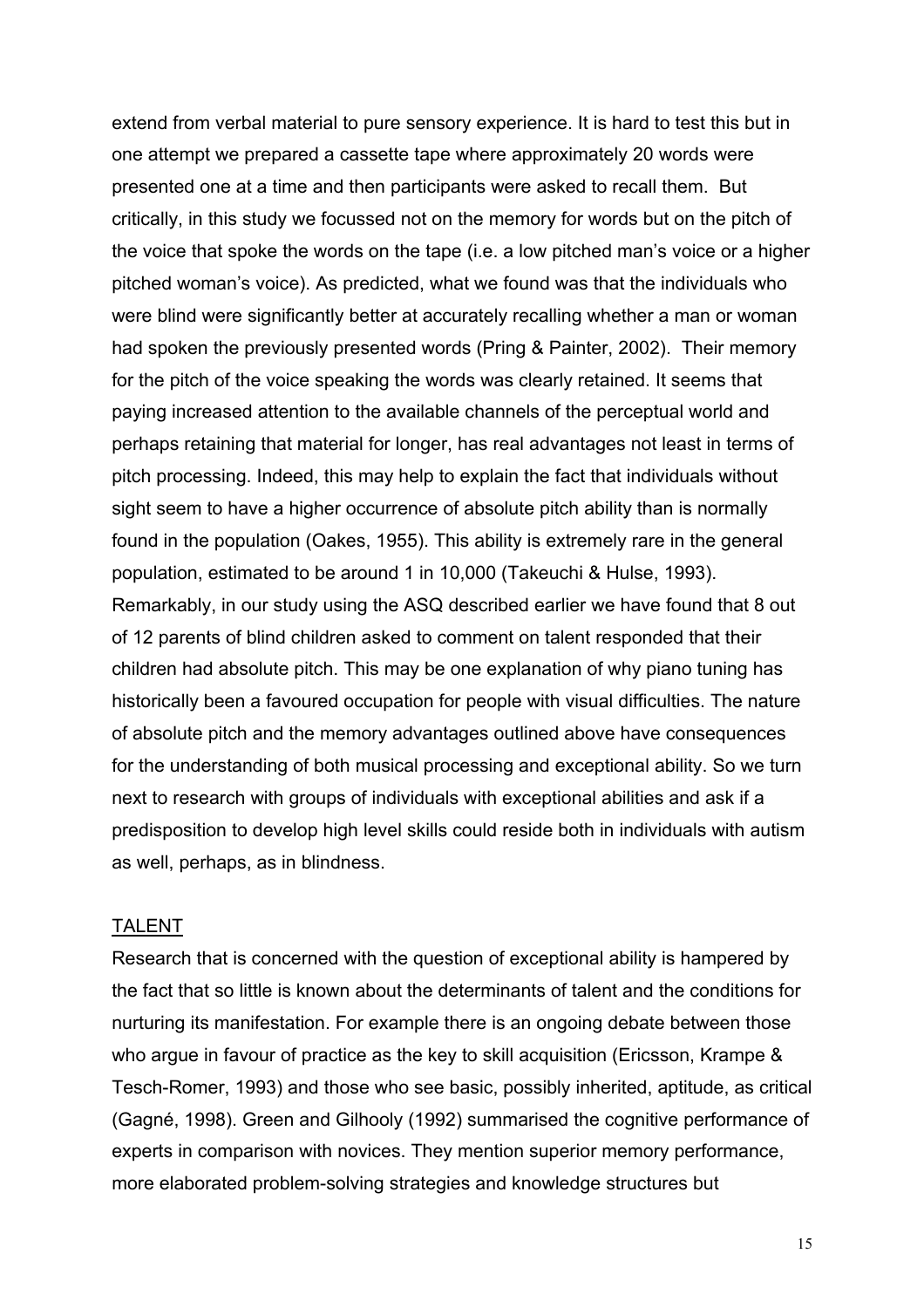emphasise that rarely are there any differences in terms of basic memory capacity. Implicit learning plays a larger role in the development of expertise and is emphasised in many influential models of cognitive architecture such as Anderson's Active Control of Thought (ACT) model, developed over the last twenty years (e.g. Anderson, 1993). Implicit learning does not involve conscious, attention-demanding resources and has been linked to the notion of innate genius. The existence of child prodigies such as Mozart has been taken as evidence of this phenomenon, although challenged by Howe, Davidson and Sloboda (1998). These authors go on to stress the problems of defining terms such as 'motivation', 'aptitude' or 'talent' itself and have instead emphasised the important role of practice.

## *Research with individuals with autism and exceptional ability*

Nevertheless whatever it is that determines talent with all that it entails, it is natural to be astounded by cases of exceptional ability juxtaposed with low cognitive functioning . Langdon Down in the late  $19<sup>th</sup>$  Century and later Kanner in the context of autism provided the first reports of these individuals. The savants described in the literature display conventional talents in restricted domains. They generally fall within the spectrum of autistic disorders and have been the subject of theoretical and empirical investigations (e. g. Treffert, 1989, Hermelin, 2001, Miller, 1989). The types of skills exhibited by savants include lightning and calendrical calculation (Pring & Hermelin, 2002), drawing (Pring, Hermelin & Heavy, 1995; Selfe, 1978), poetry (Dowker, Hermelin & Pring, 1996), hyperlexia (Frith & Snowling, 1983, Mehegan & Dreifuss, 1972), linguistics (Tsimpli & Smith, 1998) and music (Hermelin, O'Connor & Lee, 1987).

Neil O'Connor and Beate Hermelin designed the first empirical studies of groups of savants and the empirical work referred to in this section are nearly all ones carried out by the first author together with Beate Hermelin in the last 14 years or so (see Hermelin, 2001). We explored savant cognition by using both single case and group studies.

The question of why autism, in particular, seemed to be linked with cases of savant talent was one line of research that we pursued (e.g. Pring, Hermelin & Heavey, 1995). The answer seemed to be indicated by the 'weak central coherence' theory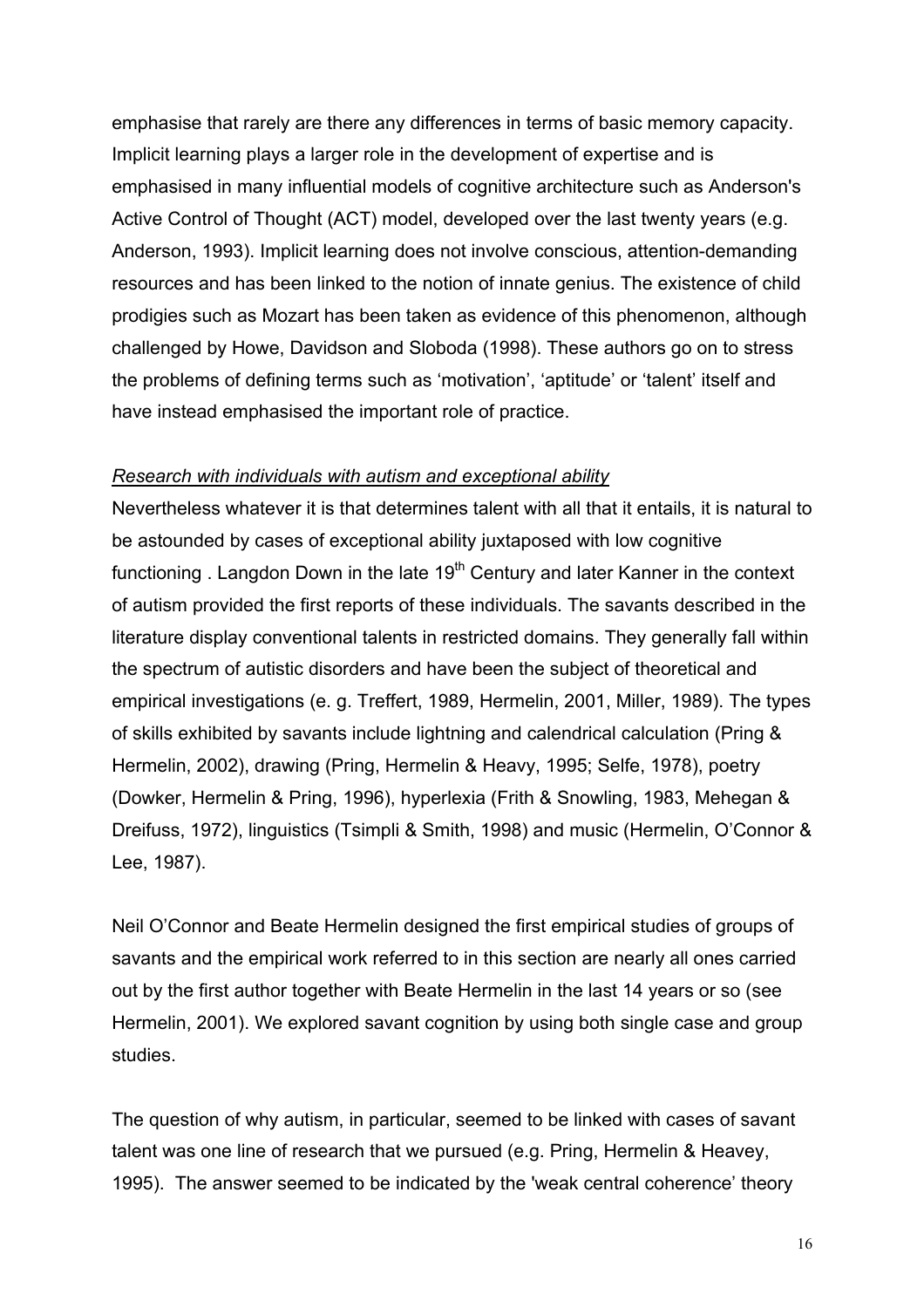mentioned earlier. In one part of this theory it is argued that individuals with autism adopt a perceptual strategy where an interest and bias towards the processing of segments of a display or experience takes precedence over the processing of the whole display or experience. Attention is given to the local processing of individual parts rather than to the processing of the global or wholistic display.

We have argued (e.g. Pring, Hermelin & Heavey, 1995; Pring & Hermelin, 2002) that there is a link between the expression of talent and this cognitive architecture characteristic of individuals with autism. The tendency to draw away from the integration of information to form an overall contextually meaningful and coherent representation may be a characteristic that is both unconventional and has certain properties that support talented thinking. The extent to which an individual uses such a *segmentation* strategy, as seen when perceptual coherence is weak, can be measured by their performance on psychometric tasks such as the block design test of the embedded figures task. Indeed Shah & Frith (1993) neatly demonstrated that the superior performance by children with autism compared to mental-age matched controls, was due to an ability to *segment* the configuration into its constituent parts and thus reconstruct the overall pattern, without the interference of the cohesive nature of the total gestalt.

The reasoning is the same for understanding the characteristic advantage shown by individuals with autism who speedily locate hidden or embedded figures in a display (e.g. Baron-Cohen, Jolliffe & Mortimer, 1997; Hermelin & O'Connor, 1986). When using the children's embedded figures test Shah and Frith (1993) made the point that the participants' superiority in comparison with a mental-age matched control group resulted from them being unhindered by the overall meaningful context, within which the simple figure was embedded.

From our perspective we wanted to ask if such a strong segmentation strategy, as has been seen in autism, would play an important role in the manifestation of talent amongst the autistic artists in particular, but also, amongst individuals with talent but without impairments.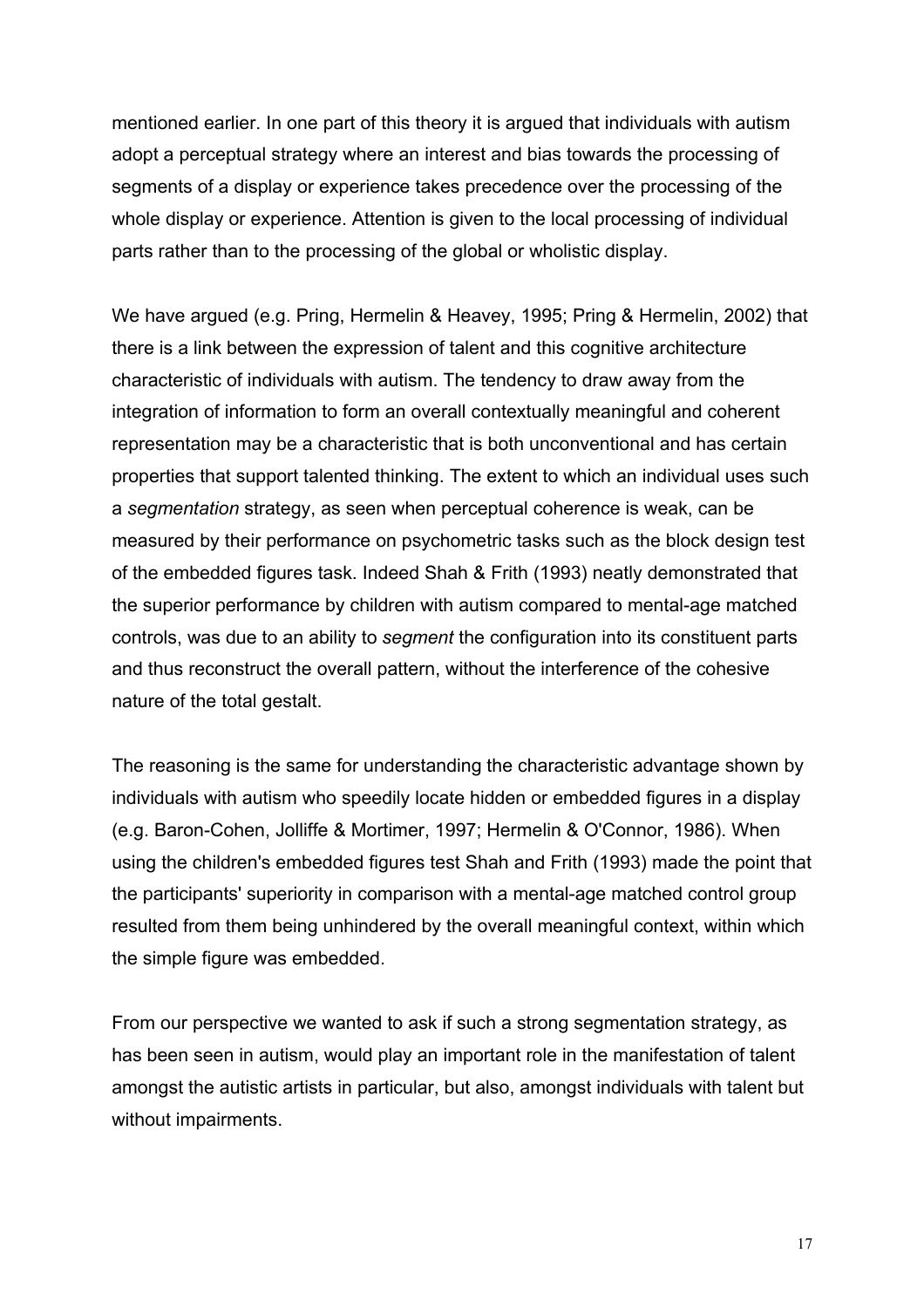### *Autistic savant artists*

Some of the most pertinent data we collected linking the ability to draw and to weak coherence came from studies with a group of autistic artists who were at entry level to foundation art school (described in a paper by Pring, Hermelin & Heavey, 1995). We found that in a block design test that the artists who were autistic were significantly faster compared to their non-gifted, diagnosis and IQ matched controls. The savant artists seem to display *especially strong* segmentation skills that allow them to overcome the coherence of the visual displays even in comparison with their autistic counterparts without specific talent in drawing. Pring and Hermelin's postgraduate student Nicola Ryder (Ryder, 2003) tested a group of 9 autistic artists with a similar task, the embedded figures test. Table 2.4 below shows her results, namely that savant artists and art students were significantly quicker in locating a simple pattern from a meaningful or abstract context when compared to a mentalage matched autistic control group.

## Place Table 2.4 about here

Although the small numbers advise caution our interpretation was that the group of savant artists fell at the extreme end of the continuum for showing the effects of a segmentation strategy. We hypothesised that the thinking style emphasising segmentation, found in individuals with autism, supports or is a precursor of the manifestation of critical talented abilities. Perhaps the attention to detail and away from the context affords a fresh access to visual ideas.

## *Segmentation style and talent*

The work described briefly above with savant artists suggested to us that such segmentation processing might not only be the key to the prevalence of autistic individuals amongst savant artists, but could also link specific modular abilities to modular talents found in the general population. To test this we matched talented artistic children, selected by teachers, with a control group of children on age and verbal IQ. What we found was that, perhaps unsurprisingly, the children who could draw were also significantly faster at completing the block design test (Pring, Hermelin & Heavey, 1995). Similarly, university art students also were significantly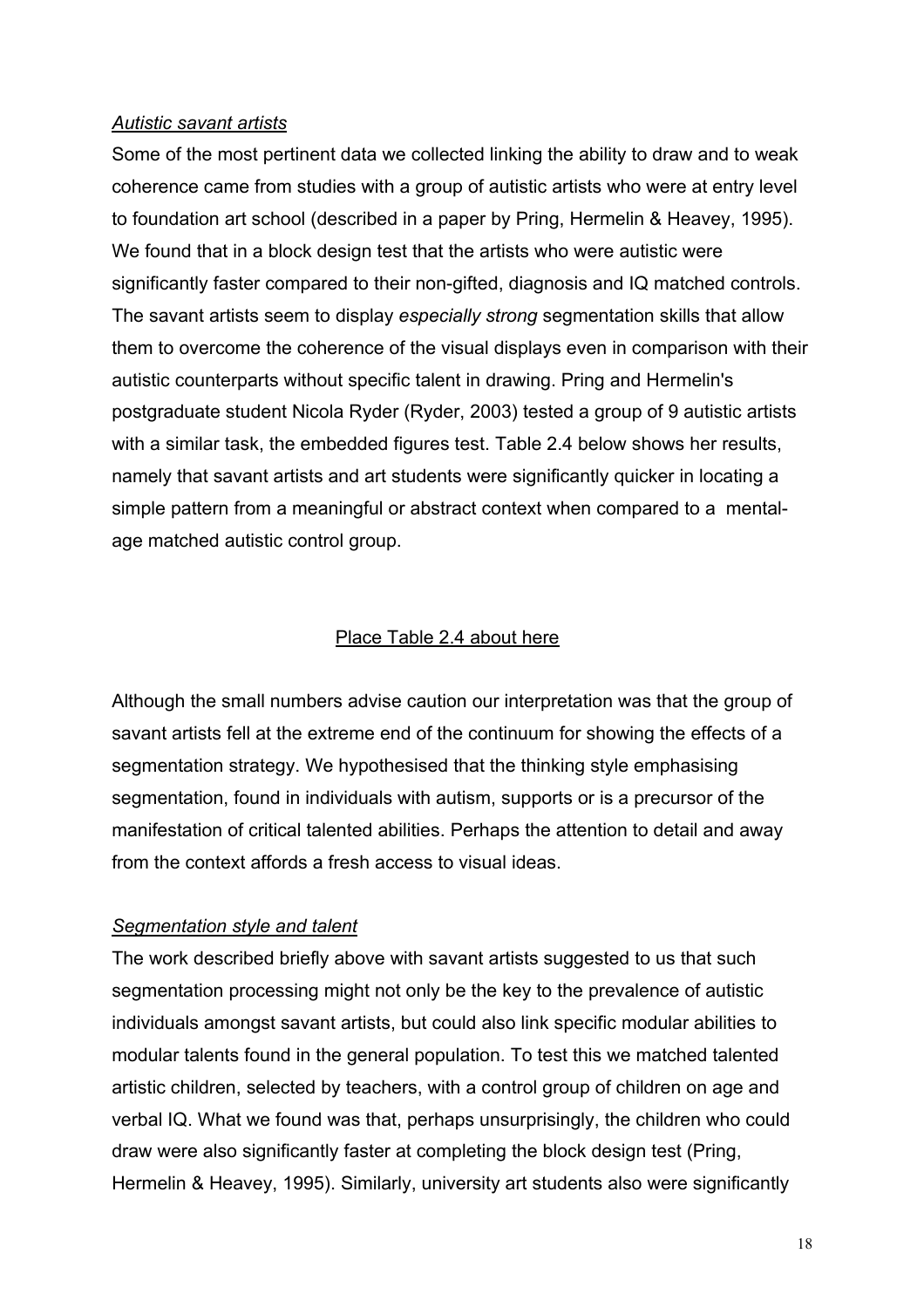faster at finding embedded figures than were IQ matched university psychology students (Ryder, Pring & Heremlin, 2002). These results with gifted children and adults artists echo earlier findings made in the context of creativity with students from the prestigious Chicago School of Art (Getzels & Csikszentmihalyi, 1976).

It seems that segmentation strategy is a cognitive style can be emphasised in those with artistic talent and perhaps this enables them to hold basic elements or parts of a visual display quite separately and uniquely protected from the context in which they appear. In this way the individuals can resist the integration with familiar and learnt associations that develop as a natural consequence of dealing with the whole. For some talented individuals *without* other impairments, it may be that segmentation strategies are simply an optional 'mind-set' by which to view and experience the world. Through practice or by natural inclination the ability to break conventional associations and gestalt processes through a characteristic cognitive style may be an important element in displaying talents, at least in some domains.

#### *Absolute pitch abilities and musical savants*

What would be the manifestation of such an enhanced segmentation strategy? One possibility would be the enhanced perception and retention of discrete auditory elements such as pitches or tones in music. One example of such a special type of processing with music is the ability to show absolute pitch. Absolute pitch (AP) is the ability to recognise, label and remember pitch information without reference to an external standard.. To develop this ability you need to hold a single note in mind, associate it with a verbal label, and keep it separate from other musical representations. Normally we hold musical notes in a *relational* way so that if we are given an anchor note such as middle C we can then move up or down an octave. People with absolute pitch hold the musical notes independently and can therefore retrieve them directly from memory without referring to other notes. AP is not a necessary component of musical ability or talent and many professional musicians do not possess it. The separation of AP and musical ability has been confirmed in neurological terms by brain imaging studies that discriminate the brain structure of musicians with AP from musicians and non-musicians without AP (Schlaug, Jancke, Huang & Steinmetz, 1995).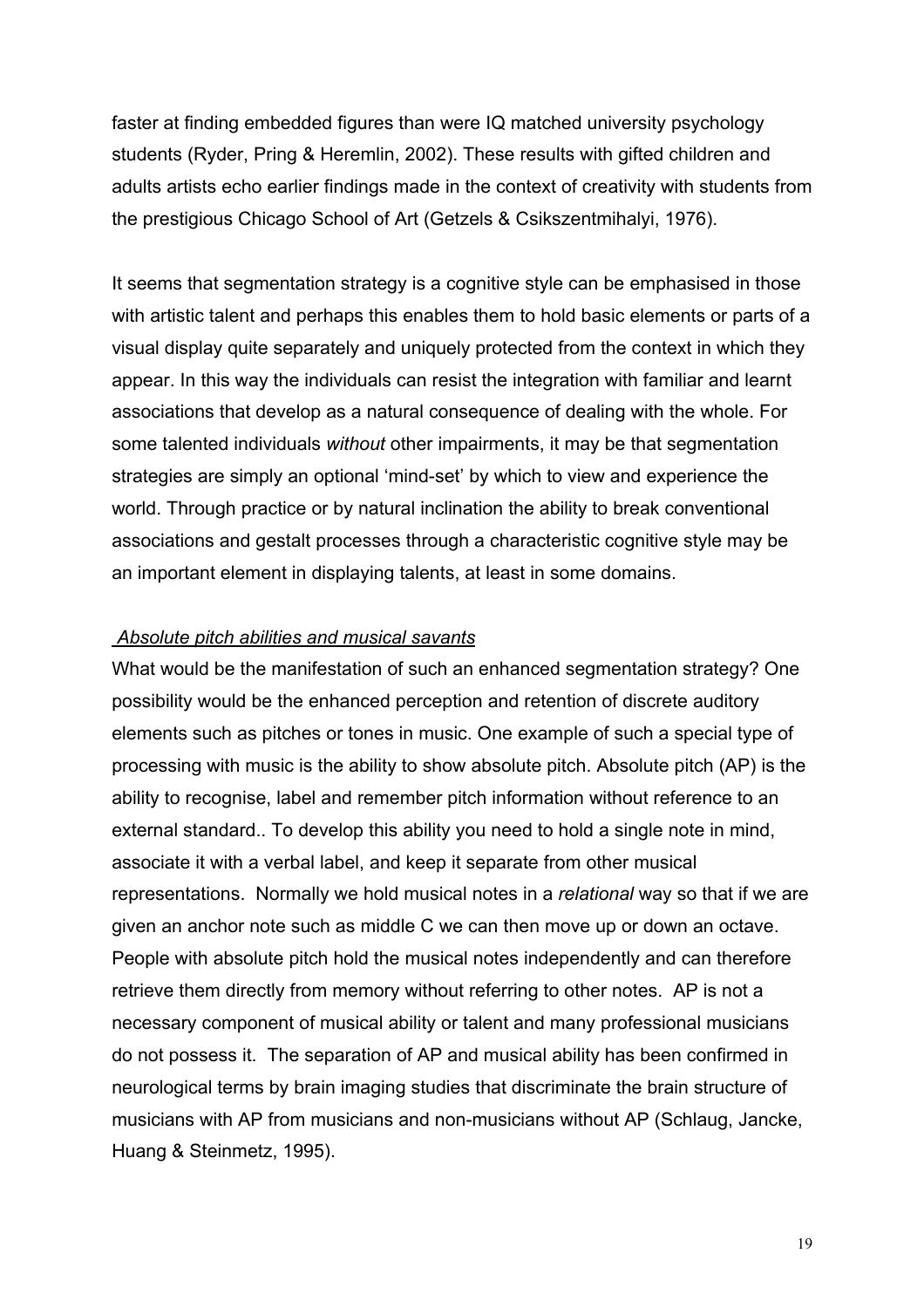Early musical instruction influences the development of AP (Takeuchi & Hulse, 1993) in certain individuals and is also associated with increased spatial abilities in adulthood (Eastlund-Gromko & Smith Poorman, 1998). In particular, people with AP perform better on the Hidden Figures Test than those with relative pitch or nonmusicians (Costa-Giomi, Gilmour, Siddell & Lebfebvre, 2001). We reasoned that AP, in the same way as the good performance on the Hidden Figures Test, was an index of weak coherence. If this were the case then children with autism might be predisposed to show exceptional AP abilities. In a series of elegant studies on musical cognition in children with autism Heaton (1998; Heaton, Hermelin & Pring, 1998) found support for this suggestion. She was the first to confirm that AP is prevalent amongst children with autism and is linked to special musical abilities. AP is universal to all musical savants (e.g. Miller, 1989) and is probably necessary for such individuals to implicitly learn, store and recall the use of the rules and patterns that govern music. Certainly Hermelin & O'Connor (1986) argued that implicit learning and the extraction of the rules and regularities of musical grammar allow savants to create accurate reproductions of musical pieces.

Recently, an undergraduate student, Katherine Woolf, examined the pitch and rhythm processing abilities of five musical savants who were congenitally blind. They played a variety of musical instruments and had a varied cognitive profile ranging from severely to mildly retarded. Their performance confirmed their musical abilities and they all showed excellent AP. In addition, their performance on both a short-term memory for tone test and a more complex memory for rhythm test was either comparable or better than a group of sighted musicians without any cognitive impairment. Performance on the rhythm task in particular supported the notion that music processing is modular with some individual features, such as rhythm, developing independently (Woolf, Pring & Tadic, in preparation).

Treffert (1989) commented on the relatively common triad of mental impairment, musical genius and congenital blindness and Miller (1989) suggested that the linguistic and social problems associated with congenital blindness might be a contributing factor in the development of musical and in particular, absolute pitch ability. However, for us the critical perspective is somewhat different. We suggest that children who are blind, perhaps because of their dominant available sensory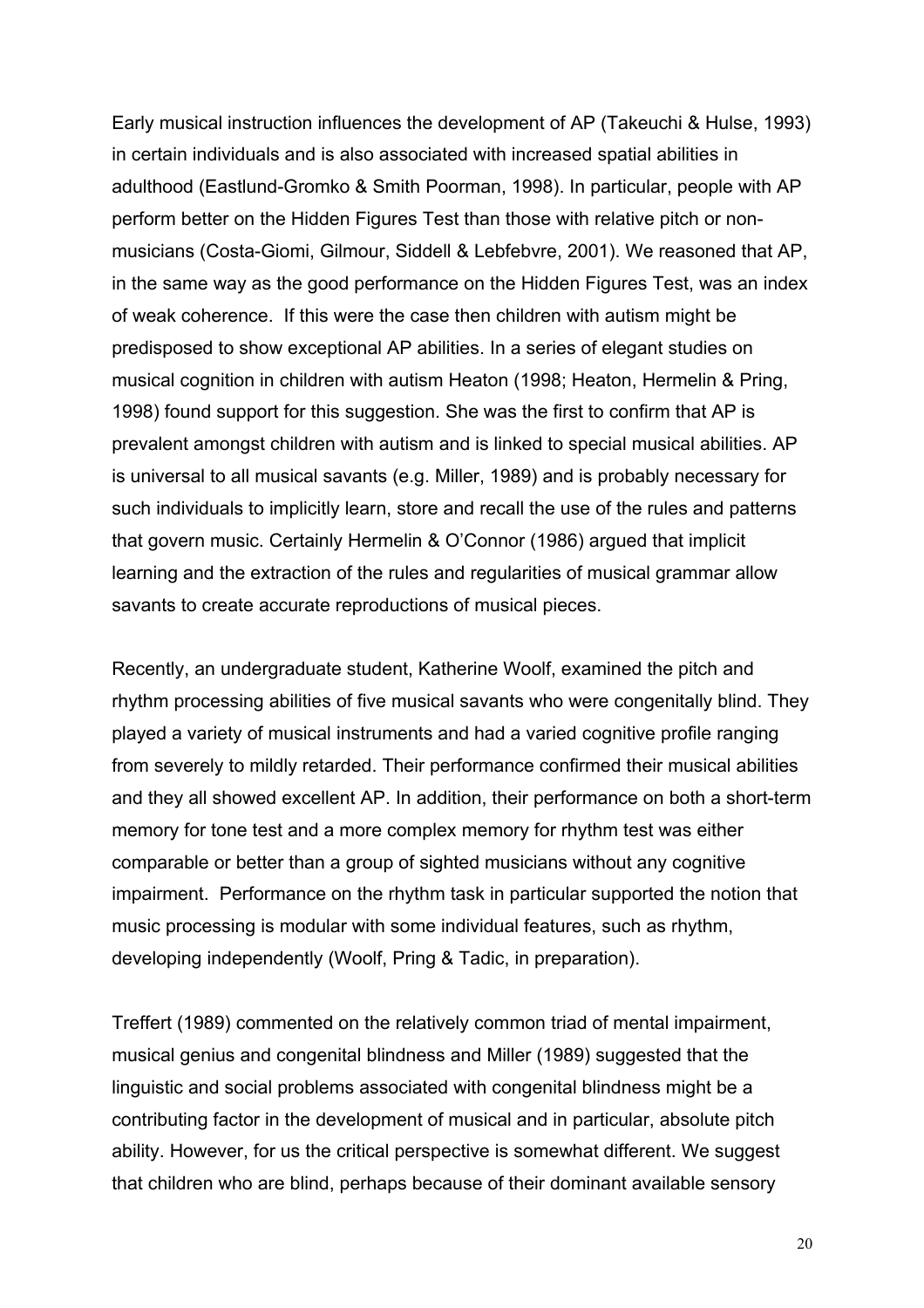channels and their lack of vision, begin to develop weak coherence and this may be the explanation for their AP abilities. In some rare individuals this provides the basis from which to develop exceptional musical talent.

### *In Conclusion*

In 'Seeing and Hearing and Space and Time' Neil O'Connor and B. Hermelin (1978) concluded that the characteristic processing style of children with autism or those who were blind or deaf depended on their distinctive sensory input or their possibility for decoding it. Here we continue in their tradition and have tried to show how early childhood behaviour, memory performance and talent abilities in children and adults with visual impairments connect to the features of autism that have been described in the literature. The cognitive strategies imposed by the lack of sight, and the failure to 'see' as can be argued in autism, have some similar consequences. It is clear that many congenitally blind children show autistic-like psychopathology and a number of these children meet the full diagnosis of autism. This has been linked to the role of vision in the development of Theory of Mind, which in blind children as we have shown (Cupples et al. 1999) is often delayed. We have illustrated this by describing research in socio-cognitive development in young congenitally blind children and most clearly through presenting three case studies of individual blind children. But what we have also understood is the crucial notion that not all blind children are autistic, not all of them manifest autistic-like features. This we have shown by describing Katy who is an example of a blind child with a typical socio-cognitive development of a sighted child. If lack of vision predisposes a child to autistic-like psychopathology then it must be possible to intervene with this specific aspect of blind children's development. If we understand this we can effectively circumvent delays/disturbances in development of a blind child and proceed to consider intervention studies.

 The work described with talent and memory performance refers itself to the cognitive architecture that is likely to develop in a range of individuals both with talent and with impairments such as autism or blindness. First we noted that there were some similarities between the characteristic memory pattern found in children and adults who are blind and those with a diagnosis of autism. It is not certain whether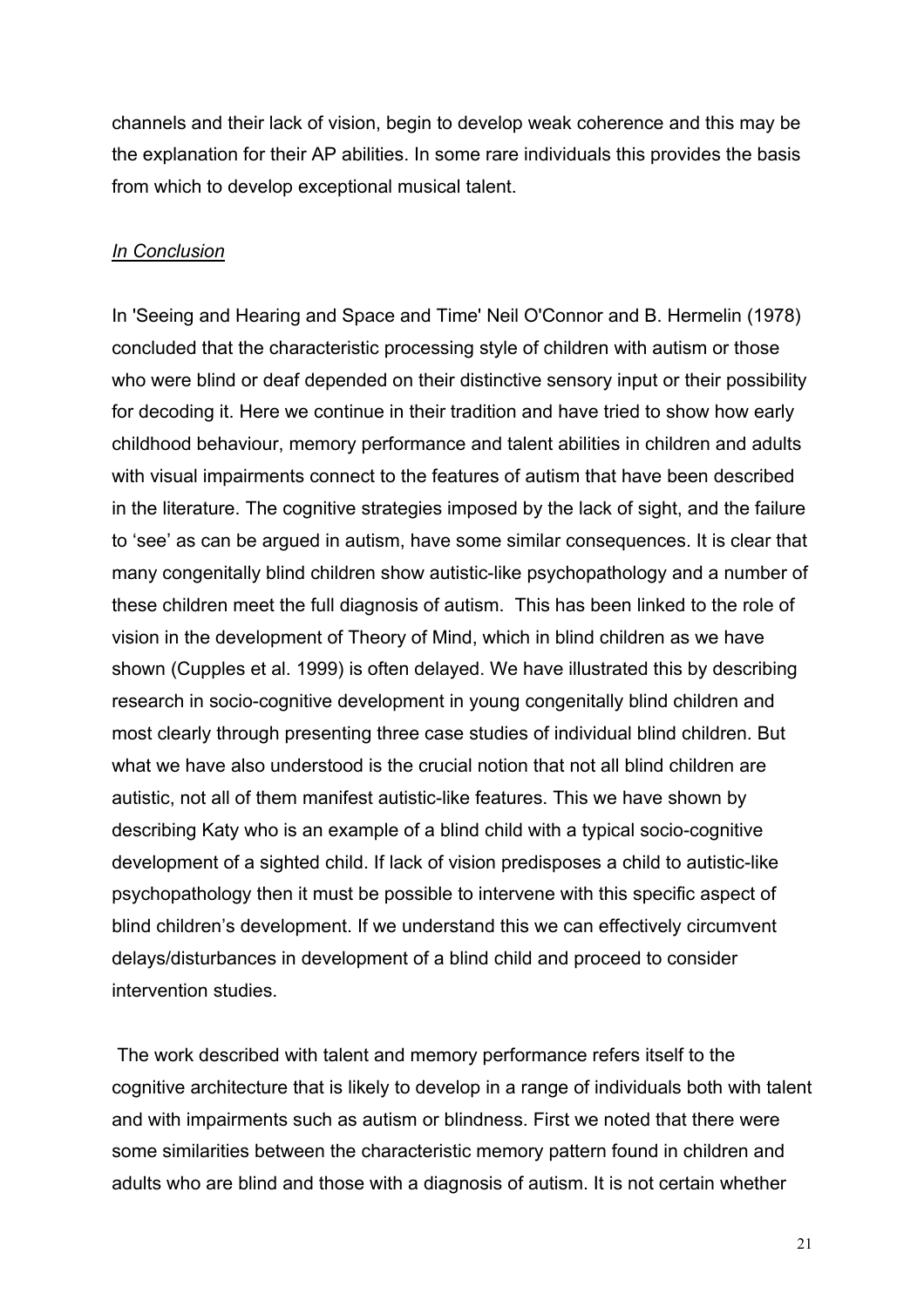the weak central coherence account helps to explain the memory advantages described for individuals who are blind but we would argued that it is likely. This was linked to the proposition that the strong perceptual segmentation strategy that follows from weak coherence is a characteristic of those individuals who display certain talent in general and autistic talent in particular.

We have tried to illustrate with examples from our research how the impairments in autism as well as congenital blindness may lead to the adoption of mental strategies that through shared characteristics have similar but not always the same consequences.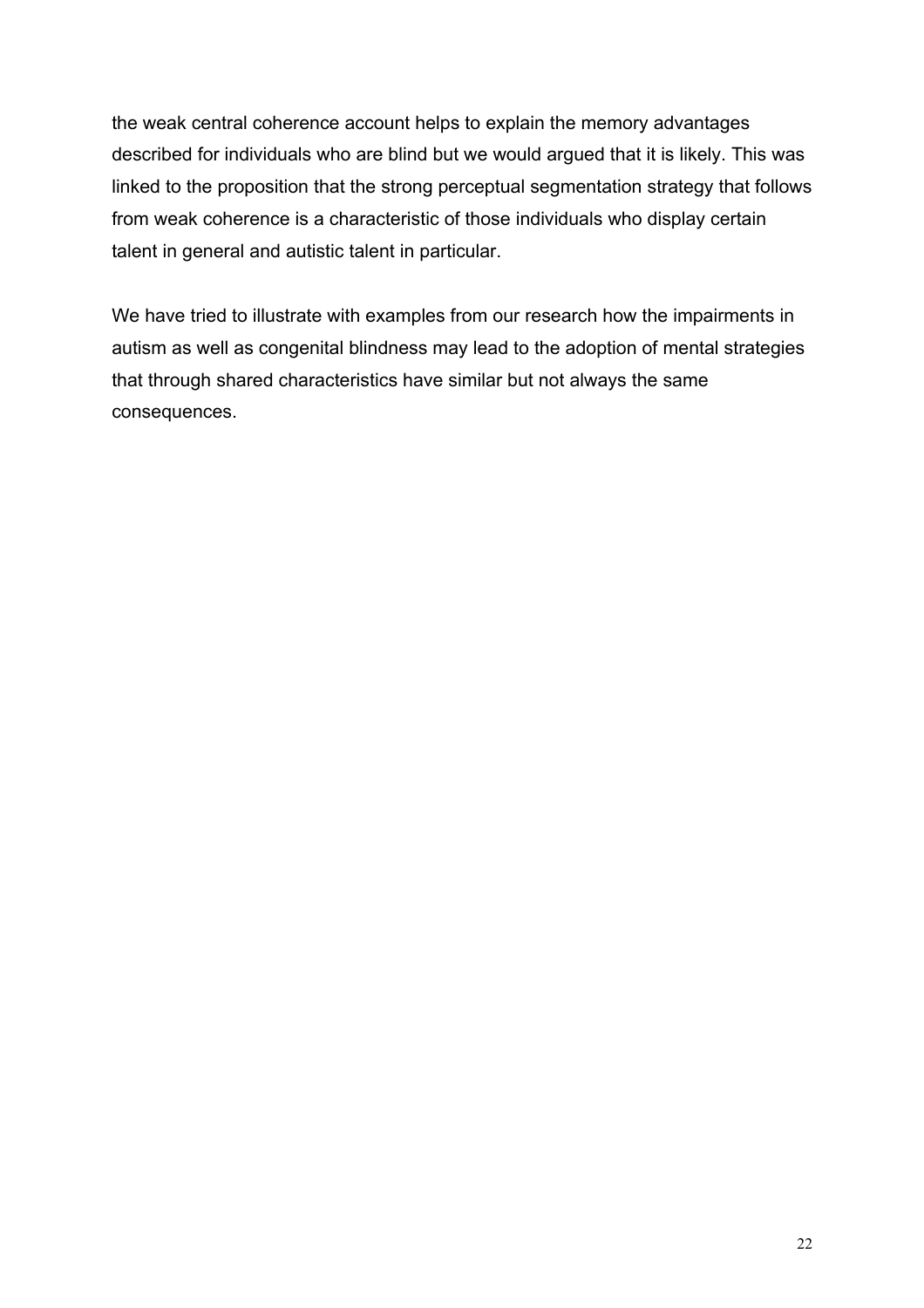#### References

Andersen, E. S., Dunlea, A. and Kekelis, L. S. (1984). Blind children's language: Resolving some differences. *Journal of Child Language, 11, 645-664*.

Anderson, J. R. (1993). *Rules of the Mind.* Hillsdale: Lawrence Earlbaum.

- Baron-Cohen, S. (1995). *Mindblindedness: An essay on autism and theory of mind.* Cambridge, MA: Massachusetts Institute of Technology Press.
- Baron-Cohen, S., Jolliffe, T. & Mortimer, C. (1997). Another advanced test of Theory of Mind: Evidence from very high functioning adults with autism or Aspergers Syndrome. *Journal of Child Psychology and Psychiatry and Allied Disciplines, 38, 813-822.*
- Baron-Cohen, S., Leslie, A. M. & Frith, U. (1985). Does the autistic child have a 'theory of mind"? *Cognition, 21, 37-46*.
- Baron-Cohen, S, Tager-Flusberg, H. & Cohen, D. J. (1993). *Understanding other minds: Perspectives from autism.* Oxford: Oxford University Press.

Bartlett, F. C. (1932). *Remembering.* Cambridge: Cambridge University Press.

- Berument, S. K., Rutter, M. Lord, C. Pickles, A. & Bailey, A. (1999). Autism Screening Questionnaire: Diagnostic Validity. *British Journal of Psychiatry, 175, 444-451.*
- Brewer, W. F. (1986). What is autobiographical memory? In D. Rubin (Ed.), *Autobiographical memory* (pp. 25-49). Cambridge: Cambridge University Press.
- Brown, R., Hobson, R. P., Lee, A. & Stevenson, J. (1997). Are there "autistic-like" features in congenitally blind children? *Journal of Child Psychology and Psychiatry, 38 (6), 693–703*.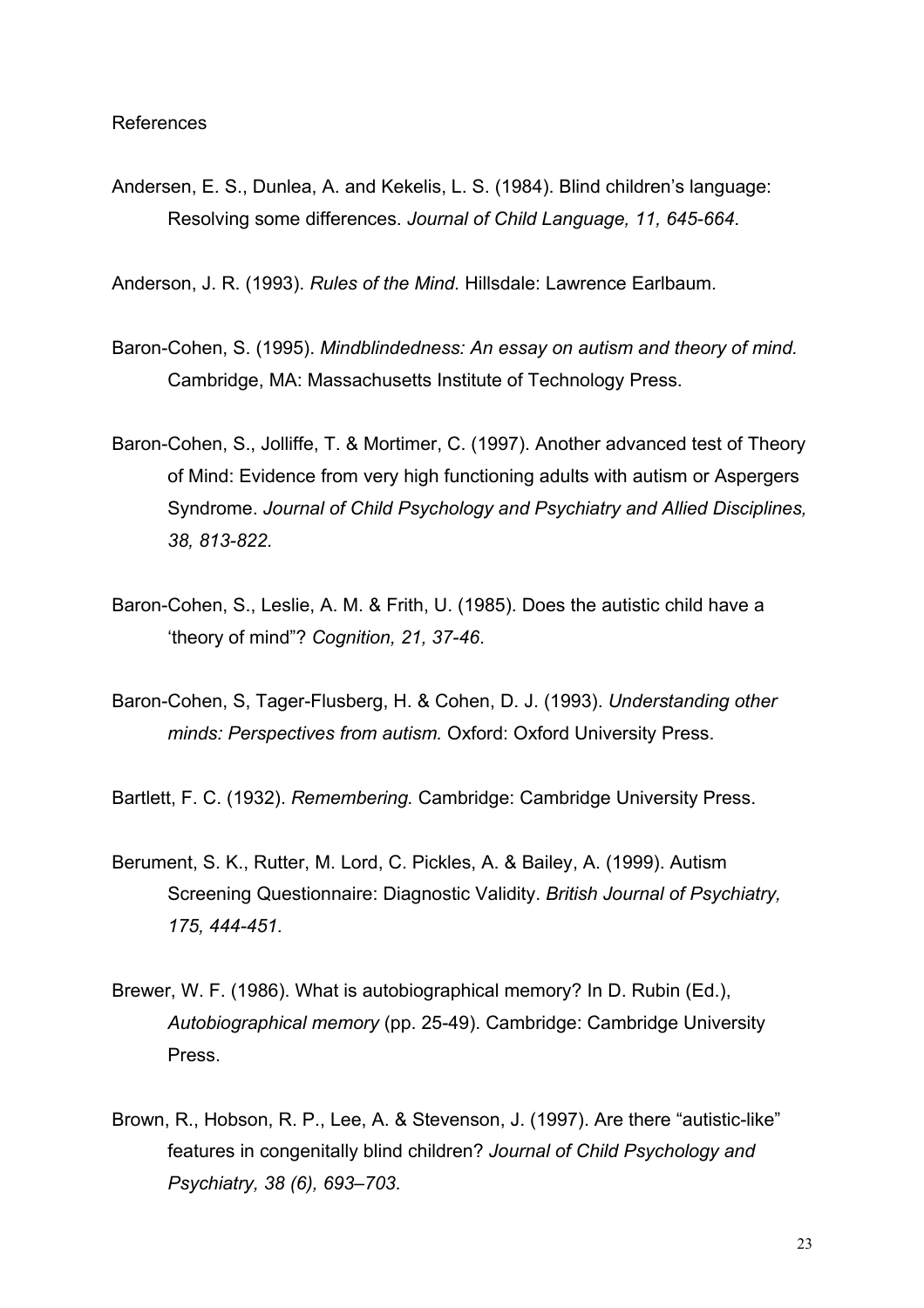- Chess, S. (1971). Autism in children with congenital rubella. *Journal of Autism and Childhood Schizophrenia, 1, 33-47*.
- Conway, M. A., Pleydell-Pearce, C. W. & Whitecross, S. (2001). The neuroanatomy of autobiographical memory: A slow cortical potential study (SCP) of autobiographical memory retrieval. *Journal of Memory and Language, 45, 493-524.*
- Costa-Giomi, E., Gilmour, R., Siddell, J. & Lefebvre, E. (2001). Absolute Pitch, Early Musical Instruction, and Spatial Abilities. *Annals of the New York Academy of Sciences, 930(1): 394 - 396.*
- Cupples, S. Pring, L. & Swettenham, J. (1999). Social cognition in children with a visual impairment. Poster presented at the SCDS Biennial Conference, Alberqueque, USA in April.
- Dale, N. & Sonksen. P. (2002). Developmental outcome, including setback, in young children with severe visual impairment. *Developmental Medicine and Child Neurology, 44: 613-622.*
- Dowker, A., Hermelin, B., & Pring, L. (1996). A savant poet. *Psychological Medicine, 26, 913-924.*
- Edmonds & Pring, L. (1995) Inferences in blind and sighted children. Unpublished project.
- Eastlund-Gromko, Joyce & Smith Poorman, A. ( 1998). The effect of music training on preschoolers' spatial-temporal task performance. *Journal of Research in Music Education 46 (2), 173 – 181.*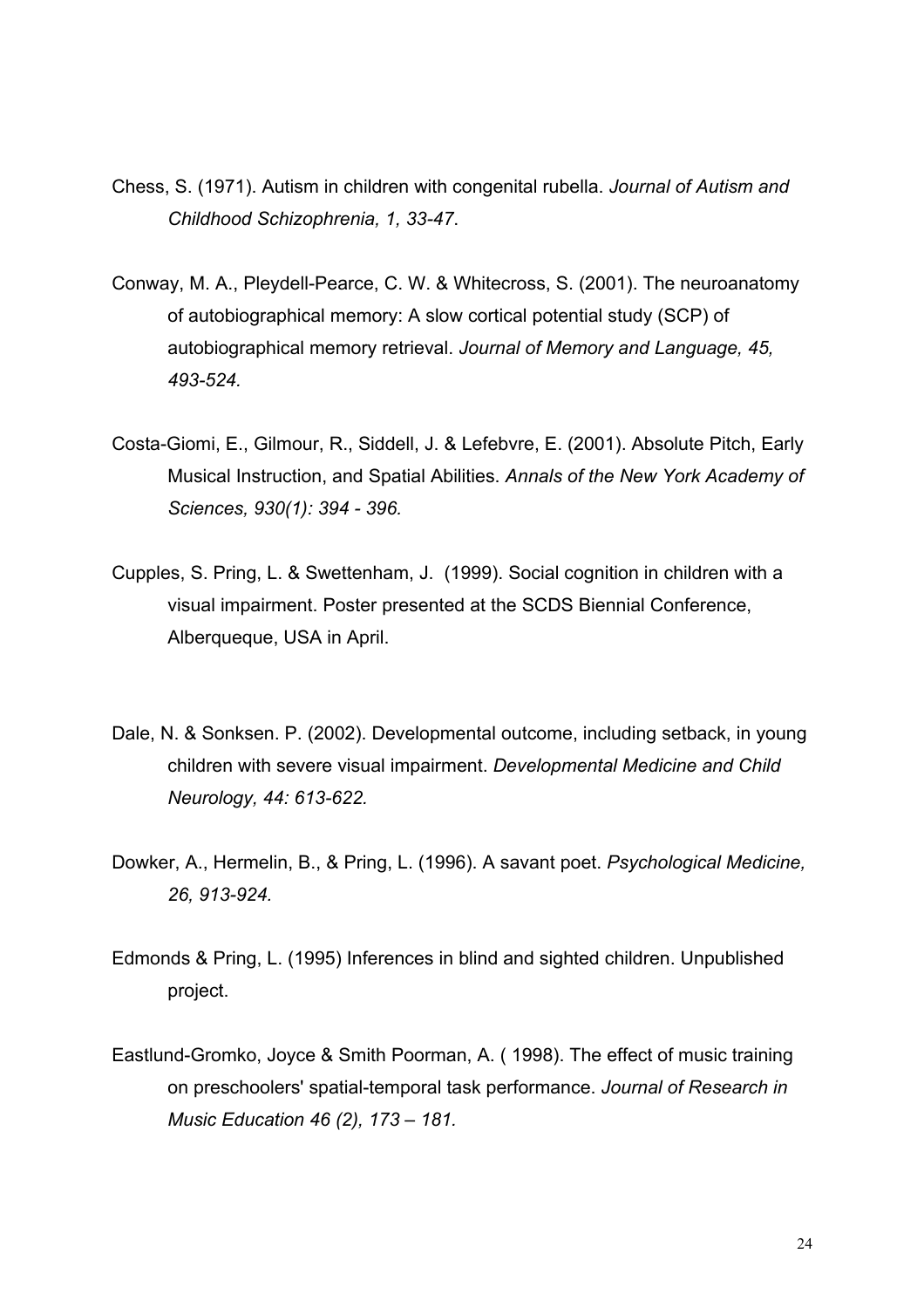Ericsson, K.A., Krampe, R. & Tesch-Romer, C. (1993). The role of deliberate practice in the acquisition of expert performance. *Psychological Review. 100, 363-406* 

Fraiberg, S. (1977). *Insights from the blind*. London: Souvenir Press.

.

Frith, U. (1989). *Autism: explaining the enigma*. Oxford: Basil Blackwell.

- Frith, U., Happe, F. & Siddons, F. (1994). Autism and theory of mind in everyday life. *Social Development, 3 (2), 108-124.*
- Frith, U., & Snowling, M. (1983). Reading for meaning and reading for sound in autistic and dyslexic children. *Journal of Developmental Psychology*, *1, 329- 342.*
- Gagné, F. (1998). Commentary. Innate talents: Reality or myth? *Behavioural and Brain Science, 21, 399-442.*
- Getzels, J. W. & Csikszentmihalyi, M. (1976). *The Creative Vision: A Longitudinal Study of Problem Finding in Art.* New York: John Wiley.
- Goddard, L. & Pring, L. (2001). 'Autobiographical memory in the visually impaired: Initial findings and impressions', *British Journal of Visual Impairment and Blindness, September, 18-25.*
- Good W. V. (1993). Ophthalmology of visual impairment. In A. R. Fielder, A. B. Best & M. C. O. Bax (eds). *The management of visual impairment in childhood.* London: Mac Keith Press.
- Green, A. J. K., & Gilhooly, K. J. (1992). Emprical advances in expertise research. In M. T. Keane & K. J. Gilhooly (Eds.), *Advances in the psychology of thinking.* London: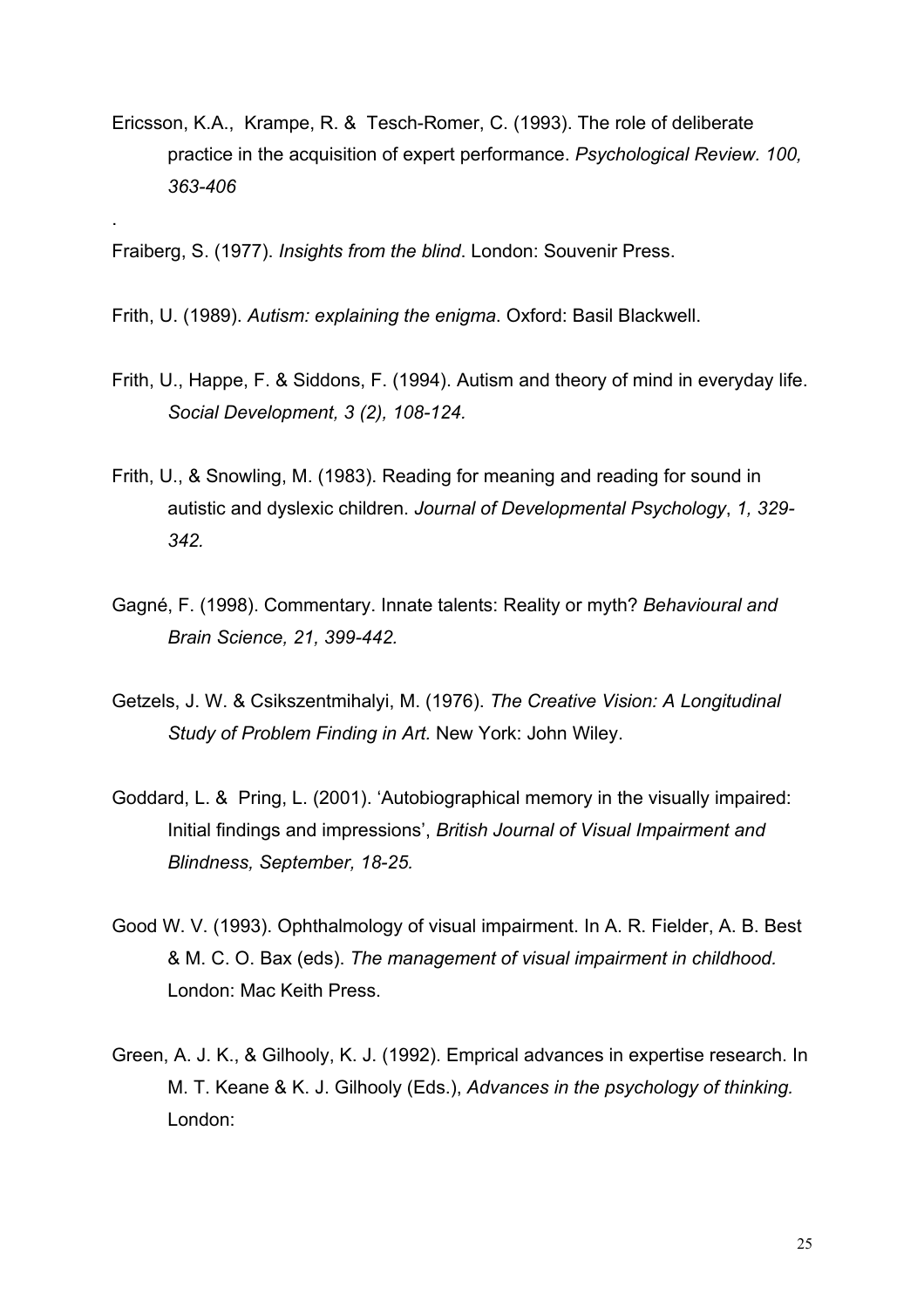- Green, S.A. (2001) Social Cognition in Children with Visual Impairments. Unpublished PhD thesis. University of London.
- Green, S. A., Pring, L. & Swettenham, J. (2003) An investigation of first-order false belief understanding of children with congenital profound visual impairment. *British Journal of Developmental Psychology.*
- Happé, F. G. E. (1994) An advanced test of theory of mind: understanding of story character's thoughts and feelings by able autistic, mentally handicapped, and normal children and adults. *Journal of Autism and Developmental Disorders, 24, 129–154.*
- Happé, F. G. E. (1993). Communicative competence and theory of mind in autism: A test of relevance theory. *Cognition, 48, 101–119.*
- Happé, F. G. E. (1995). The role of age and verbal ability in the theory of mind task performance of subjects with autism. *Child Development, 66, 843–855.*
- Happe, F. G. E. (1999) Understanding assets and deficits in autism Why success is more interesting than failure. *Psychologist, 12 (11), 540-546.*
- Heaton, P. (1998) Musical Cognition of Children with Autism. Unpublished PhD thesis. University of London.
- Heaton, P., Hermelin, B. & Pring, L. (1998). Autism and pitch processing: a precursor for savant musical ability? *Music Perception, 15, 91 - 305.*
- Heaton, P., Pring, L. & Hermelin, B. (1999). A pseudo-savant: a case of exceptional musical splinter skills. *Neurocase, 5, 503-509.*
- Heavey, L., Pring, L. & Hermelin, B. (1999). A date to remember: The nature of memory in savant calendrical calculators. *Psychological Medicine. 29, 145- 160.*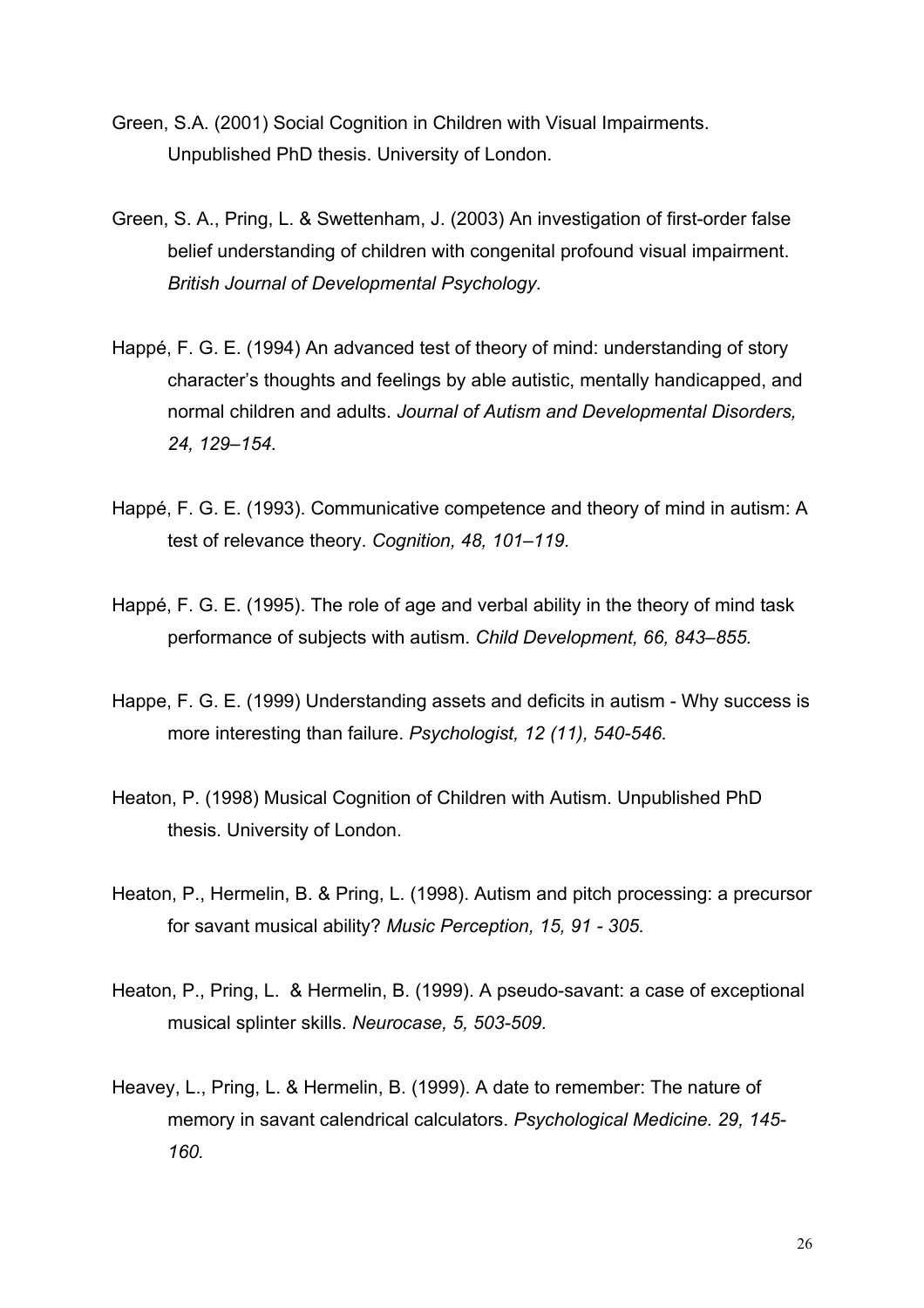- Heavey, L. (1996) Memory in the Calendar Calculating Savant. University of London, Goldsmiths College unpub PhD.
- Hermelin, B. (2001). *Bright Splinters of the Mind: A Personal Story of Research with Autistic Savants*. London: Jessica Kingsley Publishers.
- Hermelin, B., O'Connor, N & Lee, S. (1987). Musical invetiveness of five idiotsavants. *Psychological Medicine, 17, 685-694.*
- Hermelin, B. & Pring, L. with Buhler, M, Woolf, S and Heaton, P. (1999). A visually impaired savant artist: Interacting perceptual and memory representations. *Journal of Child Psychology and Psychiatry. 40(7), 1129-1139*.

Hobson, R. P. (1993). Autism and the development of mind. Hove: Erlbaum.

- Hobson, R. P. (1994). Perceiving attitudes, conceiving minds. In C. Lewis & P. Mitchell (eds). *Children's early understanding of mind: Origins and development.* Hove: Lawrence Erlbaum associates Ltd.
- Hobson, R. P., Brown, R., Minter, M. E. & Lee, A. (1997). 'Autism' revisited: The case of congenital blindness. In V. Lewis & G. M. Collis (Eds.) *Blindness and psychological development in young children.* (pp. 99-115). Leicester, UK: British Psychology Society Books.
- Hobson, R. P., Lee, A. & Brown, R. (1999). Autism and congenital blindness. *Journal of Autism and Developmental Disorders, 29 (1), 45–56*.
- Howe, J. A., Davidson, J. W. & Sloboda, J. A. (1998). Innate talents: Reality or Myth? *Brain and Behavioural Sciences, 21, 299-442.*
- Landau, B. & Gleitman, L. R. (1985). Language and experience: Evidence from the blind child. Cambridge: Harward University Press.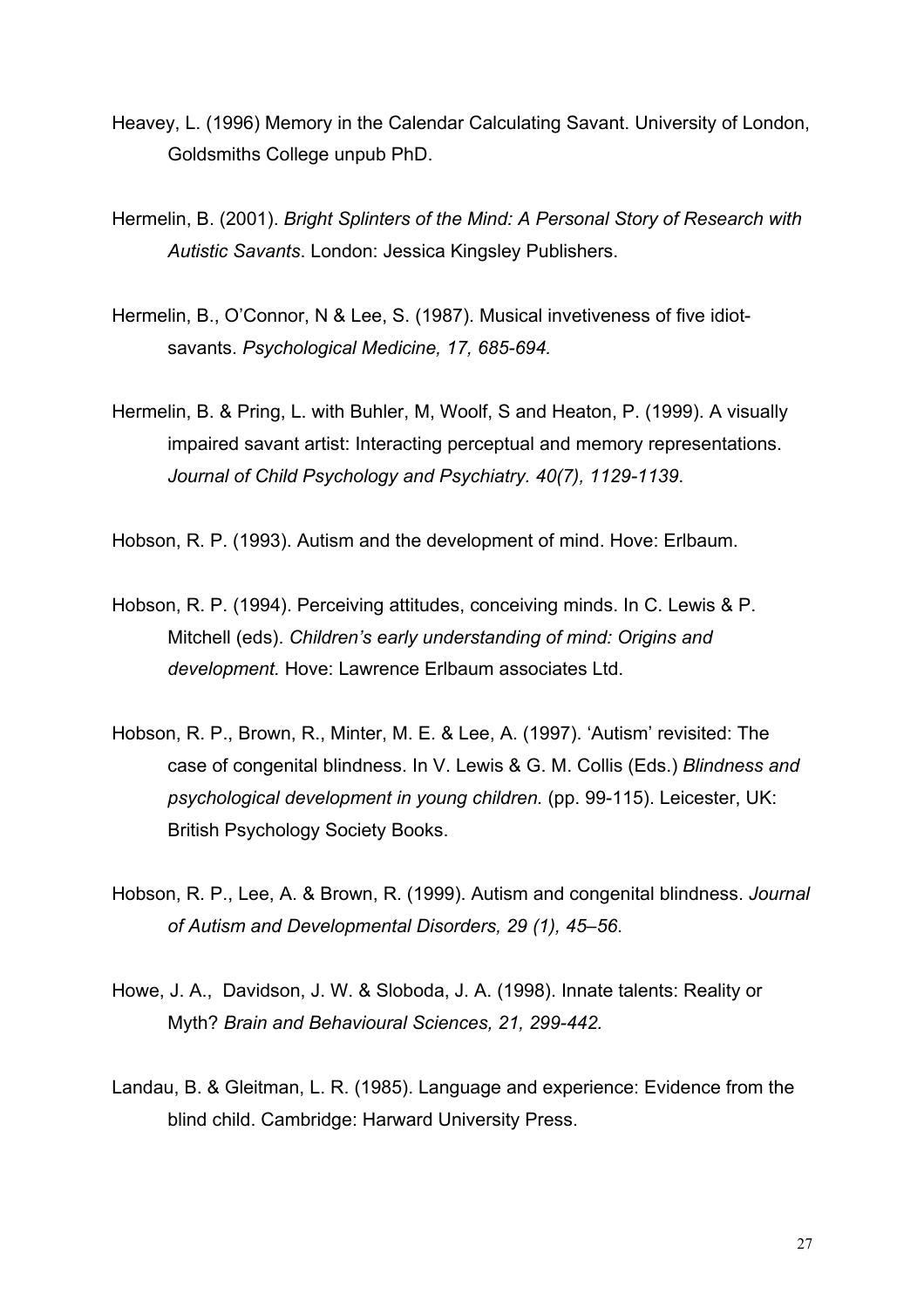- Leekam, S. & Moore, C. (2001). The development of attention and joint attention in children with autism. In J. Burack, T. Charman, N. Yirmiya & P. Zelazo (Eds). *The development of autism: Perspectives from theory and research.* Mahwah, NJ: Lawrence Erlbaum.
- Mehegan, C. & Dreifuss, F. (1972). Hyperlexia: Exceptional Reading Ability in Brain Damaged Children*. Neurology, 22, 1105-1111.*
- Meltzoff, A. N. & Gopnik, A. (1993). The role of imitation in understanding persons and developing a theory of mind. In S. Baron-Cohen, H. Tager- Flushberg & D. J.Cohen (Eds). *Understanding other minds: Perspectives from autism.* Oxford: Oxford University Press.
- Miller, L. (1989). *Musical Savants: Exceptional Skill in the Mentally Retarded* Hillsdale, N.J. Lawrence Erlbaum Associates.
- Minter, M., Hobson, R. P. & Bishop, M. (1998). Congenital visual impairmant and "theory of mind". *British Journal of Developmental Psychology, 16, 183-196*.
- Minter, M. E., Hobson, R. P. & Pring, L. (1991). Recognition of vocally expressed emotion by congenitally blind children. *Journal of Visual Impairment and Blindness, Dec 1991, 411–415.*
- Oakes, W.F. (1955). An experimental study of pitch naming and pitch discrimination reactions. *Journal of Genetic Psychology, 86, 237 - 259*.
- O'Connor, N. & Hermelin, B. (1978) *Seeing and Hearing and Space and Time.* Academic Press: London, New York.
- Perner, J., Leekam, S. R. & Wimmer, H. (1987). Three-year olds' difficulty with false belief: the case for a conceptual deficit. *British Journal of Developmental Psychology, 5, 125-137.*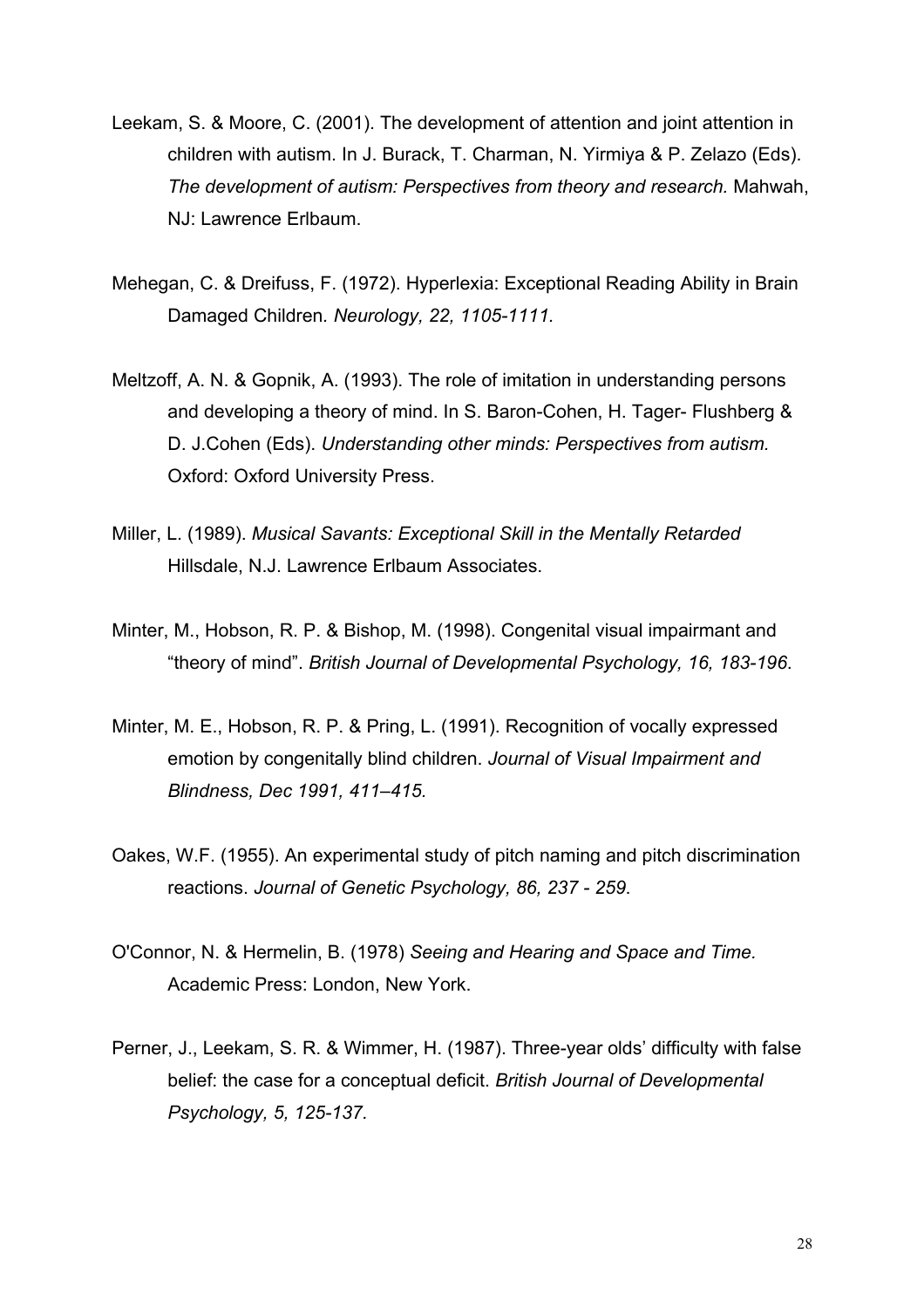- Peterson, C. C., Peterson, J. L. & Webb, J. (2000). Factors influencing the development of a theory of mind in blind children. *British Journal of Developmental Psychology, 18 (3), 431- 447.*
- Preisler, G. M. (1991). Early Patterns of interaction between blind infants and their sighted mothers. *Child: care, health and development, 19, 295-315.*
- Pring, L. (1988). The 'reverse-generation' effect: A comparison of memory performance between blind and sighted children. *British Journal of Psychology, 79, 387–400.*
- Pring, L., Dewart, H. & Brockbank, M. (1999). Social cognition in children with visual impairments. *Journal of Visual Impairment and Blindness, Nov 1999, 754– 768.*
- Pring, L. & Hermelin, B. (2002). 'Numbers and letters: Exploring and autistic savant's unpractised ability.' *Neurocase, 8, 330-337.*
- Pring, L., Hermelin, B. & Heavey, L. (1995). Savants, segments, art and autism. *Journal of Child Psychology and Psychiatry, 36(6), 1065-1076.*
- Pring, L. & Painter, J. (2002). Recollective experience in the visually impaired:The role of sensory and conceptual processing. *British Journal of Visual Impairment and Blindness Jan 20(1), 24-32.*
- Rogers, S. J. & Puchalski, C. B. (1986). Social smiles of visually impaired infants. *Journal of Visual Impairment and Blindness, 80, 863-865.*
- Rutter, M., Anderson-Wood, L., Beckett, C., Bredenkamp, D., Castle, J., Groothues, C., Kreppner, J., Keaveney, L., Lord, C., O'Connor, T. G., and the ERA Study Team. (1999). Quasi-Autistic Patterns Following Severe Early Global Privation. *Journal of Child Psychology and Psychiatry, 40, 537-549.*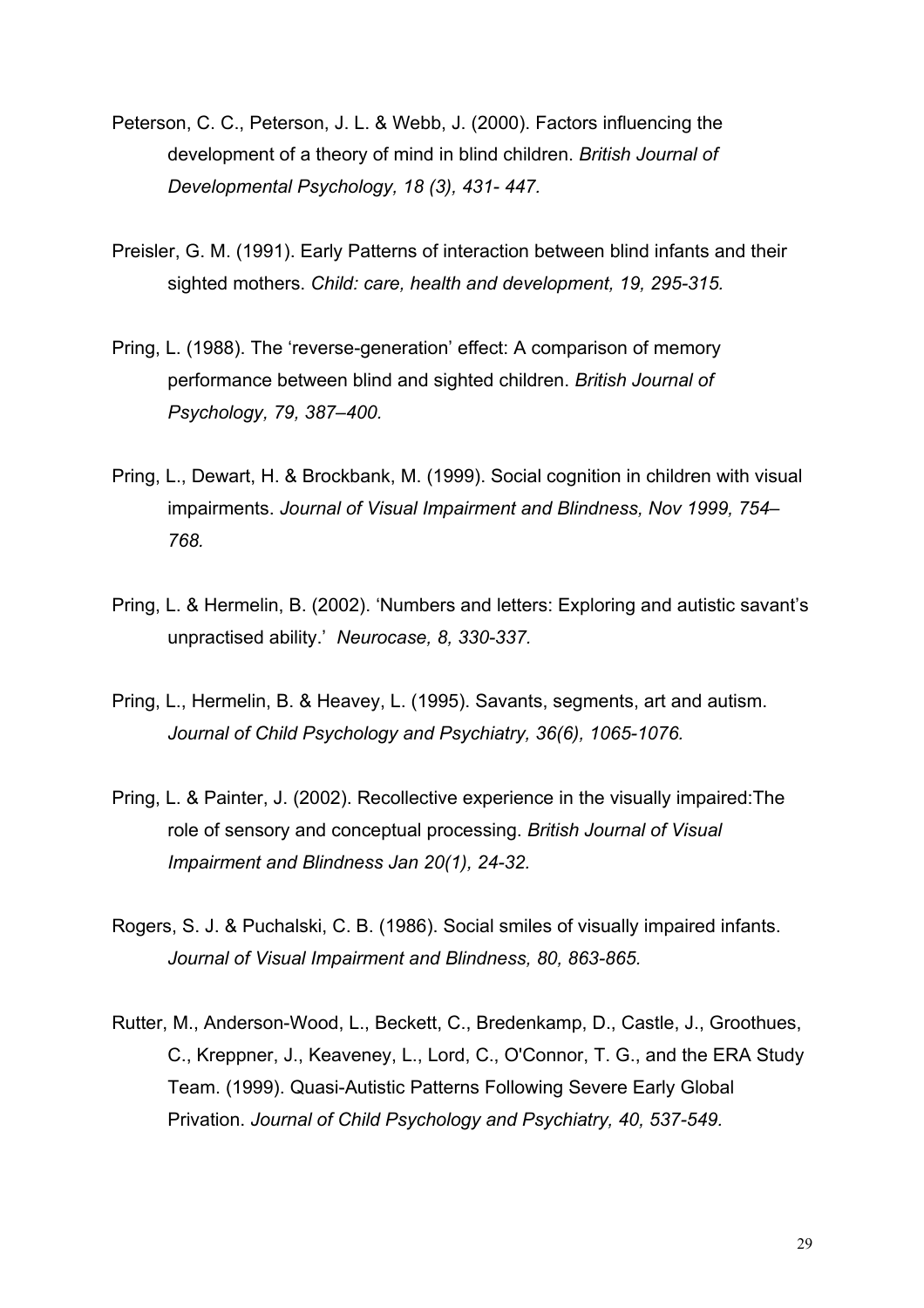- Ryder, N. (2003). The creative and generative capacity of savant artists with autism. Unpublished PhD, University of London.
- Ryder, N., Pring, L. & Hermelin, B. (1999). The puzzle of the artistic savant: Generativity in autism. *British Psychological Society Meeting*, London, December 1999.
- Schlaug, G., Jäncke, L., Huang, Y. & Steinmetz, H. (1995). *In-vivo* evidence of structural brain asymmetry in musicians. *Science, 267, 699-701.*
- Schopler, E., Reichler, R. J. & Renner, B. R. (1988). The Childhood Autism Rating Scale (CARS). Los Angeles, CA: Western Psychological.
- Selfe, L. (1978). Nadia's Case. *The New York Review of Books,* Vol. 25.
- Shah, A. & Frith, U. (1993). Why do autistic individuals show superior performance on the Block Design task? *Journal of Child Psychology and Psychiatry, 34, 1351-64.*
- Sherman, M., Shapiro, T., and Glassman, M. (1983). Play and Language in developmentally disordered preschoolers: A new approach to classification. *Journal of the American Academy of Child Psychiatry, 22, 511-524.*
- Smits, B.W.G.M. & Mommers, M.J.C. (1976). Differences between blind and sighted children on WISC verbal subtests. *New Outlook for the Blind, 70,240-246.*
- Sparrow, S. S., Balla, D. A. & Cicchetti, D. V. (1984*). Vineland Adaptive Behaviour Scales.* Minesota, USA: American Guidance Service.
- Takeuchi, A. & Hulse, S. (1993). Absolute pitch. *Psychological Bulletin, 113, 345- 361.*

Treffert, D. (1989) *Extraordinary People.* London: academic Press.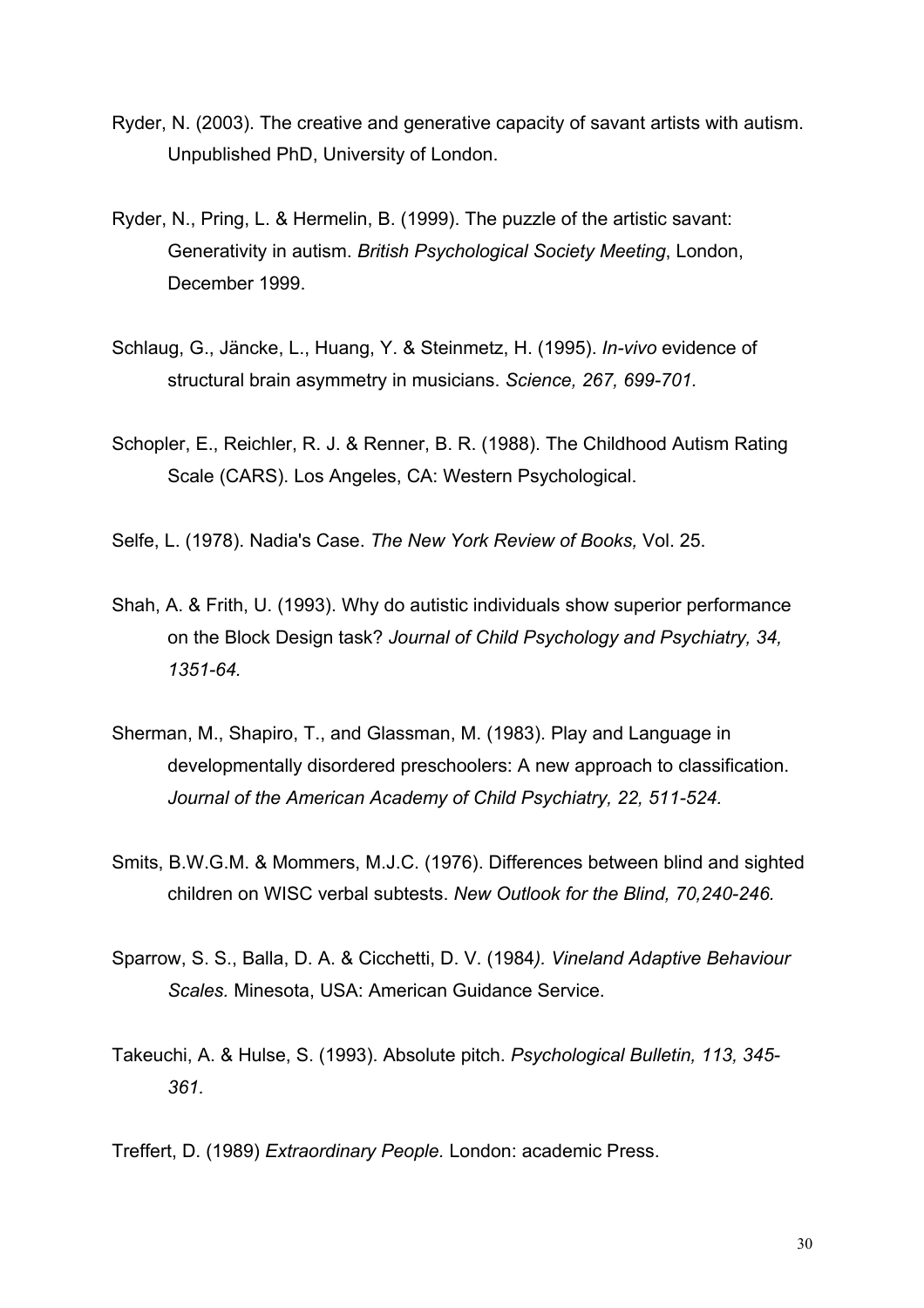- Tsimpli, I. M. and Smith, N. V. (1998). Modules and quasi-modules: language and theory of mind in a polyglot savant*. Learning and Individual Differences, 10, 193-215.*
- Webster, A. & Roe, J. (1998). *Children with visual impairments: Social interaction, language and learning.* London: Routledge.
- Wechsler, D. (1967). *The Wechsler Preschool and Primary Scale of Intelligence*. Cleveland, Ohio: Psychological Corporation.
- Wechsler, D. (1976). *The Weschler Intelligence Scale for Children–Revised*. Windsor: NFER–Nelson.
- Williams, J.M.G., Healy, H.G. & Ellis, N.C. (1999) The effect of imageability and predicability of cues in autobiographical memory. *The Quarterly Journal of Experimental Psychology, 52A (3) 555-579.*
- Wills, D. M. (1981). Some notes on the application of the diagnostic profile to young blind children. *Psychoanalytic Study of the Child, 36, 217-237*.
- Wimmer, H. & Perner, J. (1983). Beliefs about beliefs: Representation and constraining function of wrong beliefs in young children's understanding of deception. *Cognition, 14, 103-128*.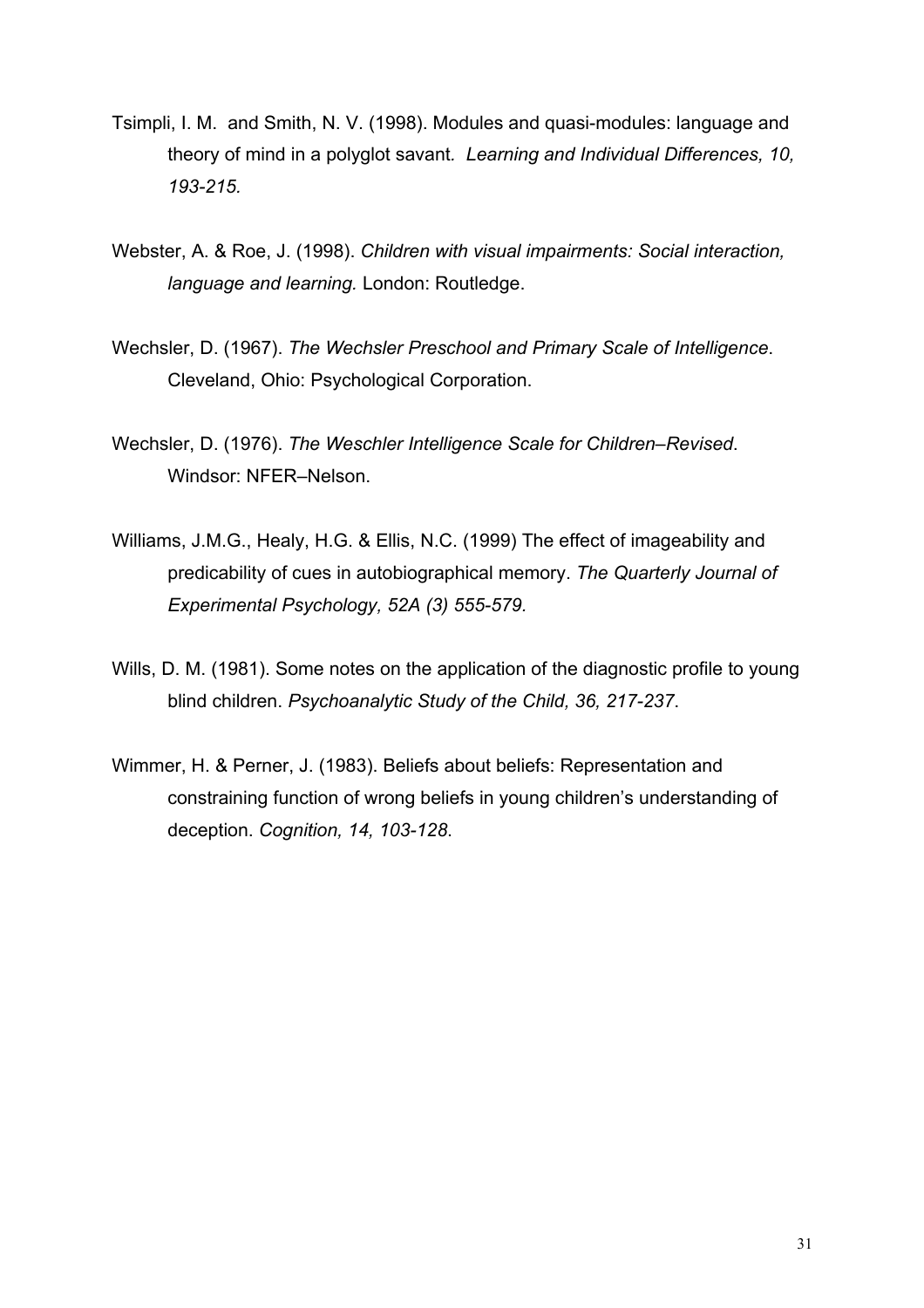Table 2.1 Table 2.2 Table 2.3 Table 2.4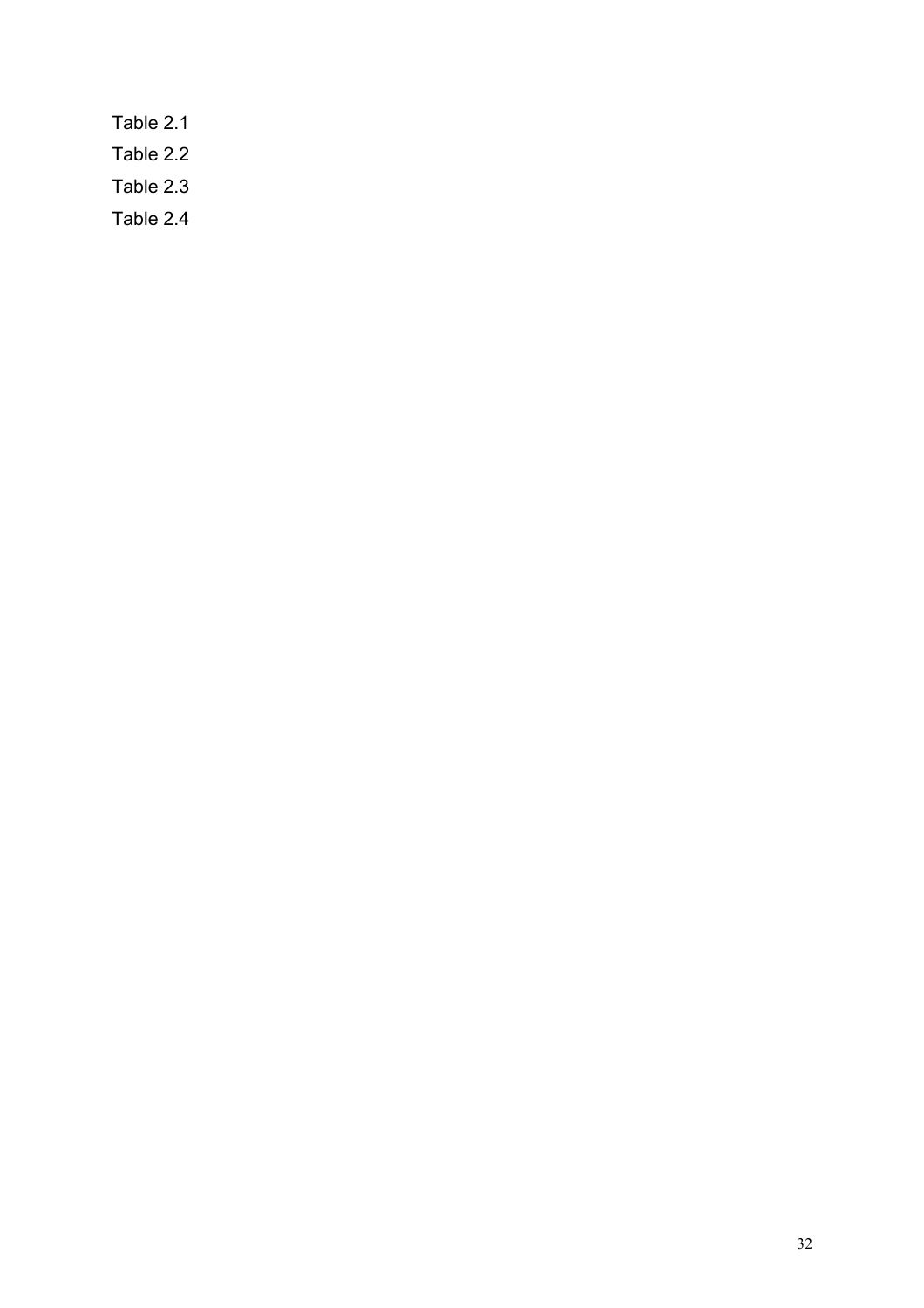| Verbal IQ     | Katy | Robert         | John             |
|---------------|------|----------------|------------------|
|               | 145  | $90\,$         | 95               |
| $u$           |      |                |                  |
| ver           |      |                |                  |
| <u>bal</u>    |      |                |                  |
| <u>IQ</u>     |      |                |                  |
| Information   | 18   | $\,6$          | $\boldsymbol{9}$ |
| Similarities  | 18   | 10             | $\boldsymbol{9}$ |
| Vocabulary    | 15   | 13             | $\boldsymbol{9}$ |
| Comprehension | 17   | $\,6$          | 5                |
| Digit Span    | 17   | $\overline{7}$ | 14               |

**Table 2.1:** *The 3 children's verbal IQ scores as measured by WISC-R (1977) and WPPSI (1967)*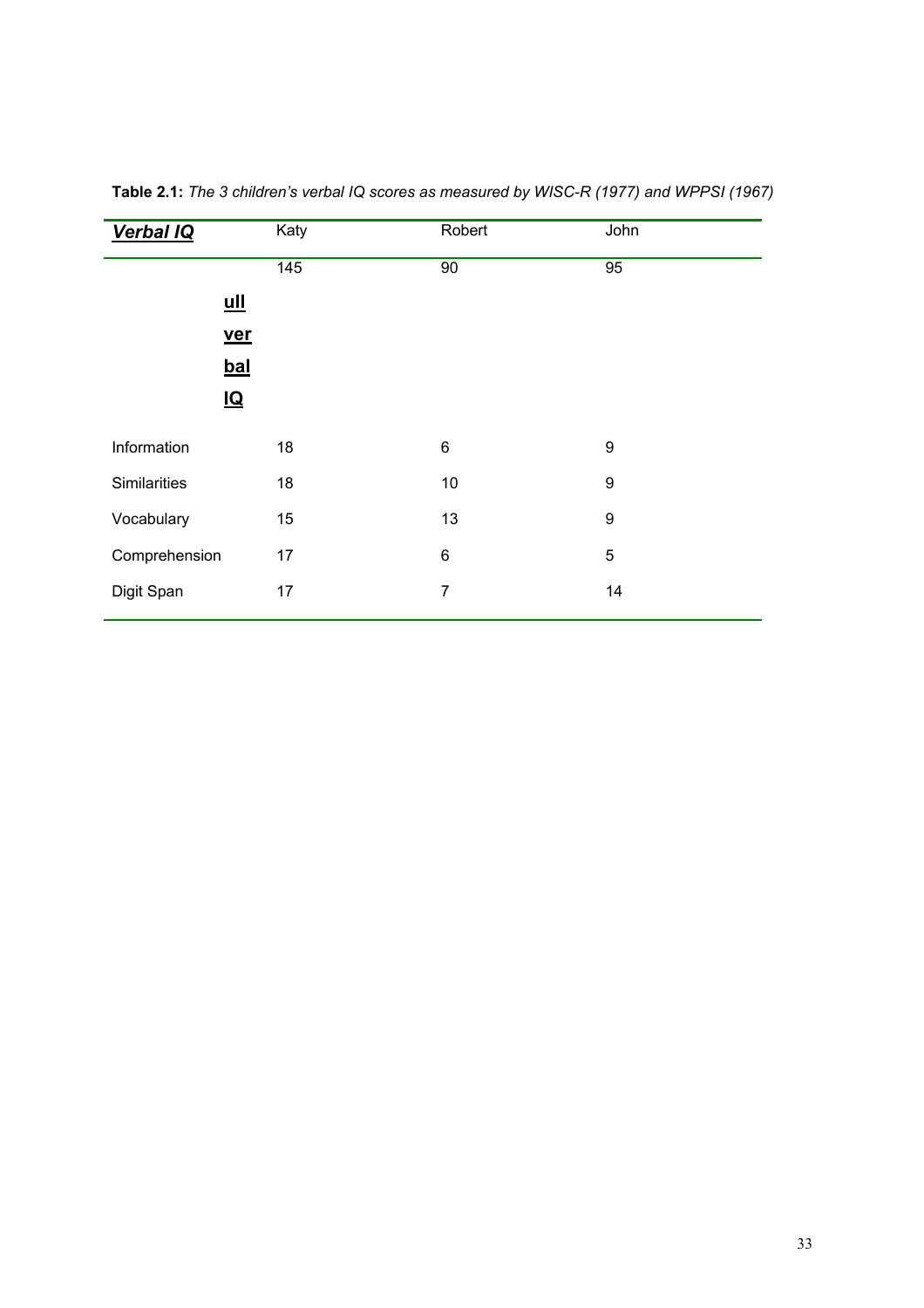|                                    | Katy | Robert                                   | <b>John</b>                                      |
|------------------------------------|------|------------------------------------------|--------------------------------------------------|
| $1st$ order ToM task<br>$max=8$    | 8    | 1 $(1st$ session)<br>$8(2^{nd}$ session) | 5 ( $1st$ session)<br>3(2 <sup>nd</sup> session) |
| $2^{nd}$ order ToM task<br>$max=4$ | 4    | 2                                        | fail                                             |
| Advanced ToM task<br>$max=6$       | 5    | fail                                     | fail                                             |

**Table 2.2:** *The 3 children's performance on standard Theory of Mind assessments*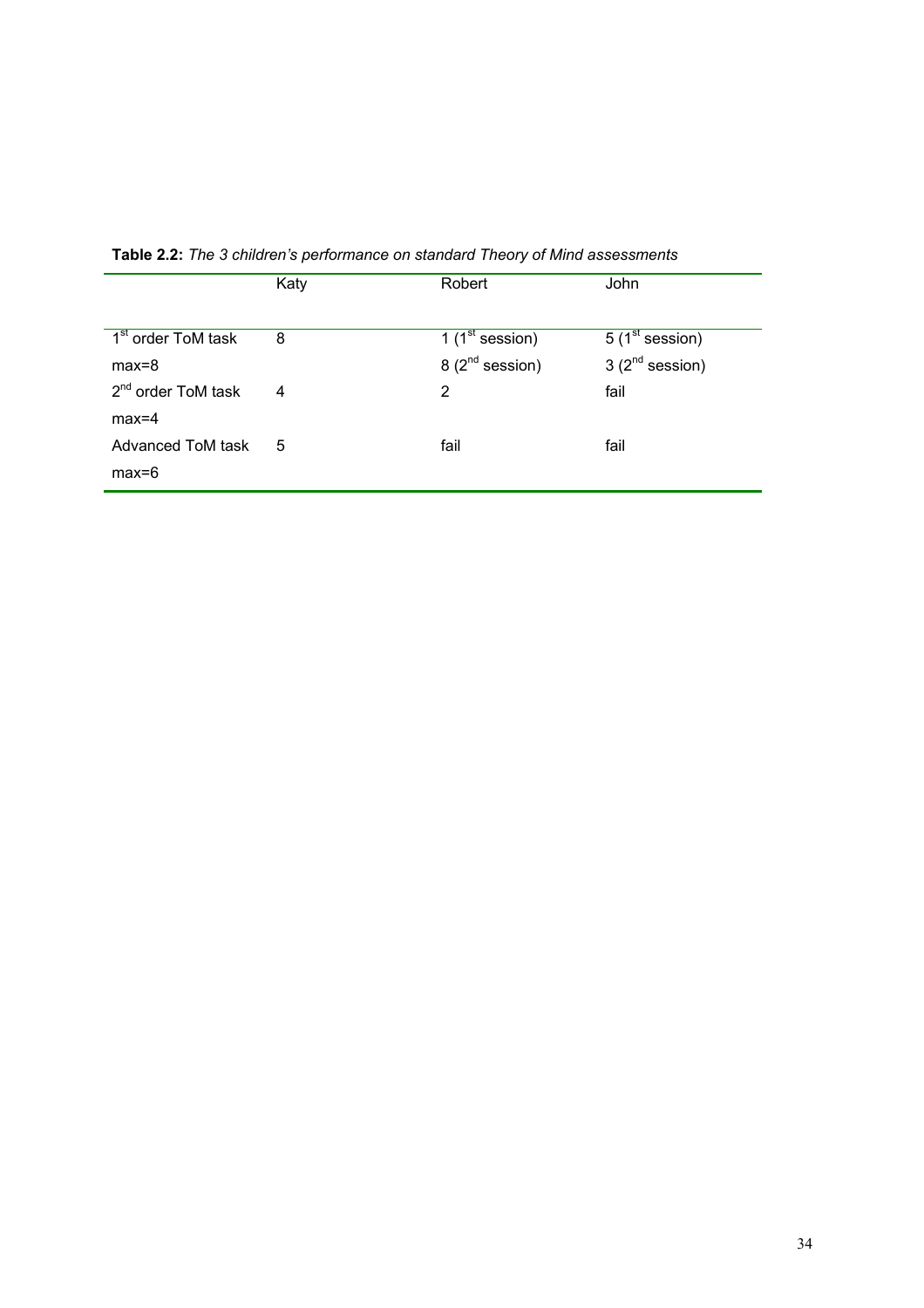|                      | Katy | Robert      | John         |
|----------------------|------|-------------|--------------|
| Expressive           | 22   | 12          | 13           |
| communication        |      |             |              |
| $max=26$             |      |             |              |
| Social Coping Skills | 12   | 8           | 19           |
| $max=32$             |      |             |              |
|                      |      |             |              |
| Interpersonal        | 8    | $\mathbf 0$ | 3            |
| Relationships        |      |             |              |
| $max=16$             |      |             |              |
| Active Sociability*  | 5    | 1           | 5            |
| $max=14$             |      |             |              |
|                      |      |             |              |
| Interactive          | 5    | 3           | $\mathbf{3}$ |
| Sociability*         |      |             |              |
| $max=14$             |      |             |              |

**Table 2.3:** *The 3 children's performance on everyday assessment using Vineland Adaptive Behaviour Scale (Sparrow et al., 1984) and Active and Interactive sociability items (Frith et al., 1994)*

\*Active Sociability: independent of ToM skills, Interpersonal Sociability: dependent on ToM skills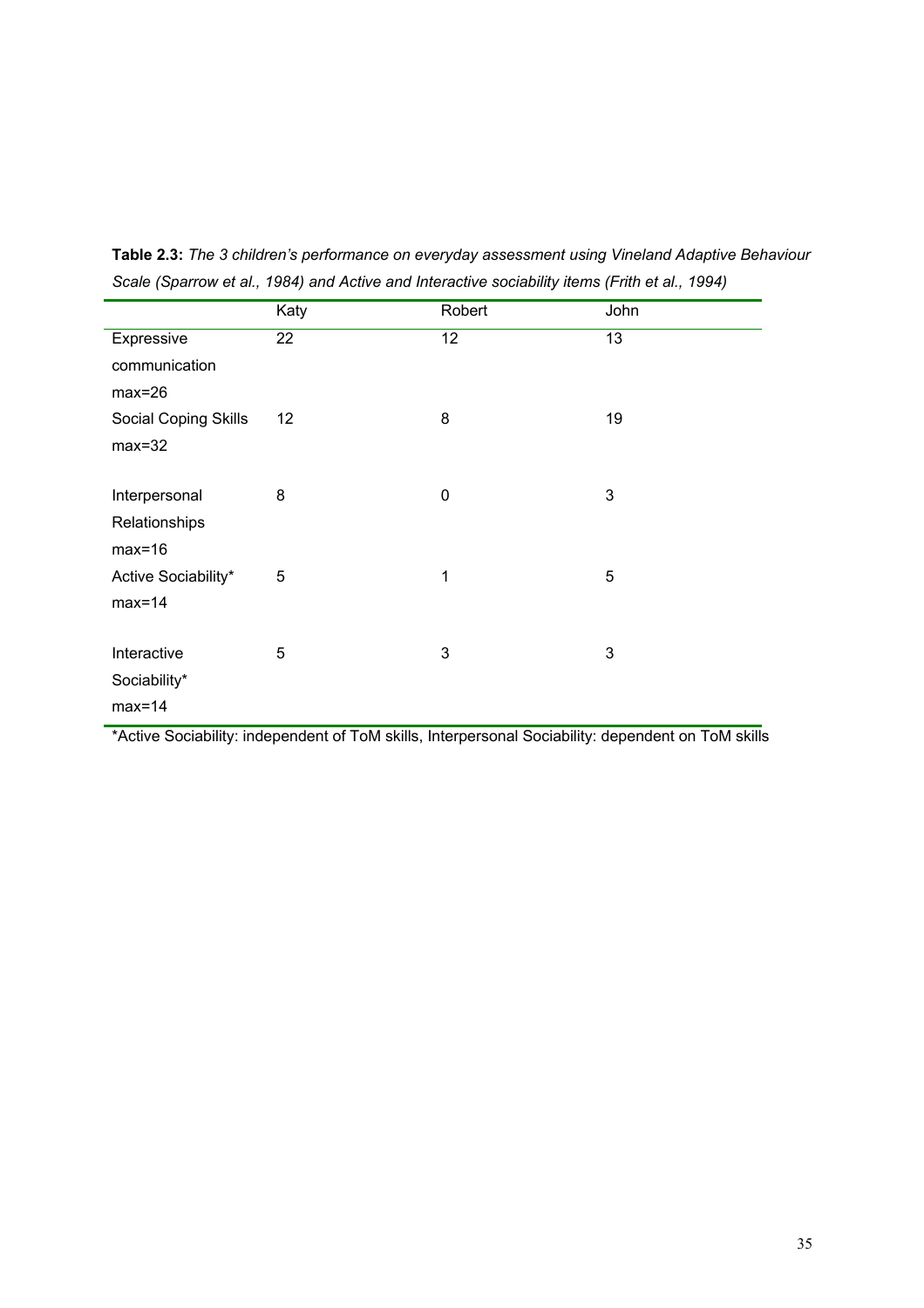| Table 2.4: The mean performance of artistic savants, art students and autistic controls on Embedded |  |
|-----------------------------------------------------------------------------------------------------|--|
| Figures Test                                                                                        |  |

|                               | Meaningful (Children's        | <b>Abstract (Adult Embedded</b> |
|-------------------------------|-------------------------------|---------------------------------|
|                               | <b>Embedded Figures Test)</b> | Figures Test)                   |
| <b>Savant Artists</b>         | 5.70(3.54)                    | 6.54(5.37)                      |
| <b>Autistic Control Group</b> | 11.29 (8.91)                  | 10.42 (6.82)                    |
| <b>Art Students</b>           | 4.71 (2.67)                   | 4.43 (2.69)                     |